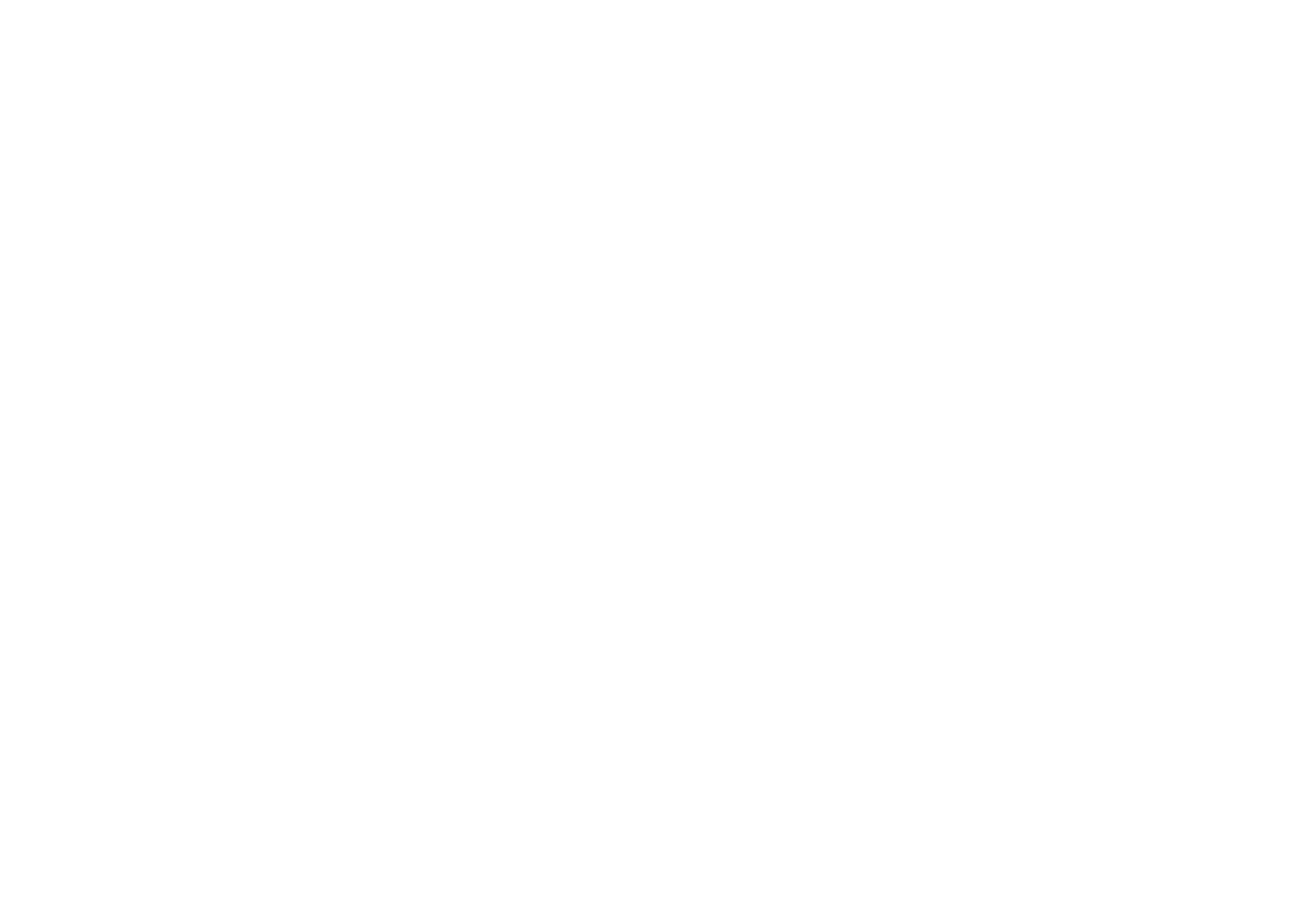| <b>Body Name</b>                  | <b>Payment Date</b> | Transaction<br><b>No</b> | Invoice<br>Number | Amt Paid $(E's)$           | <b>Supplier Name</b>                   | <b>Expense Area</b>              | Expense<br><b>Type</b> | <b>Expense Type Description</b>                                     | <b>Extended Description</b>         | Grants to<br>Voluntary,<br>Community<br>and Social<br>Enterprise<br>Organisatio<br>ns |
|-----------------------------------|---------------------|--------------------------|-------------------|----------------------------|----------------------------------------|----------------------------------|------------------------|---------------------------------------------------------------------|-------------------------------------|---------------------------------------------------------------------------------------|
| <b>Rother District</b>            |                     | 1294632                  |                   |                            |                                        | ICT & Customer<br>Services       |                        |                                                                     |                                     |                                                                                       |
| Council<br><b>Rother District</b> | 14/03/2018          |                          | 24                |                            | 519.60 PCM Technology Solutions UK Ltd | ICT & Customer                   |                        | 40110 Tools & Specialist Equipment                                  | Purchase of Tools                   |                                                                                       |
| Council                           | 14/03/2018          | 1294630                  | 25                |                            | 3.84 PCM Technology Solutions UK Ltd   | Services                         |                        | 40110 Tools & Specialist Equipment                                  | Carriage/Handling Charge            |                                                                                       |
| <b>Rother District</b>            |                     |                          |                   |                            |                                        | ICT & Customer                   |                        |                                                                     |                                     |                                                                                       |
| Council<br><b>Rother District</b> | 14/03/2018          | 1294630                  | 26                |                            | 962.15 PCM Technology Solutions UK Ltd | Services                         |                        | 41120 Computer Equipment (IT ONLY)                                  | New Computer Hardware               |                                                                                       |
| Council                           | 07/03/2018          | 1294464                  | 27                |                            | 1,119.32 Portfolio Payroll Limited     | Finance & Welfare                |                        | 10410 Agency Staff                                                  | <b>Agency Staff</b>                 |                                                                                       |
| <b>Rother District</b>            |                     |                          |                   |                            |                                        |                                  |                        |                                                                     |                                     |                                                                                       |
| Council                           | 21/03/2018          | 1294666                  | 27                |                            | 1,119.32 Portfolio Payroll Limited     | Finance & Welfare                |                        | 10410 Agency Staff                                                  | <b>Agency Staff</b>                 |                                                                                       |
| <b>Rother District</b><br>Council | 21/03/2018          | 1294745                  | 27                |                            | 1,119.32 Portfolio Payroll Limited     | Finance & Welfare                |                        | 10410 Agency Staff                                                  | <b>Agency Staff</b>                 |                                                                                       |
| <b>Rother District</b>            |                     |                          |                   |                            |                                        |                                  |                        |                                                                     |                                     |                                                                                       |
| Council                           | 27/03/2018          | 1294837                  | 27                |                            | 1,119.32 Portfolio Payroll Limited     | Finance & Welfare                |                        | 10410 Agency Staff                                                  | <b>Agency Staff</b>                 |                                                                                       |
| <b>Rother District</b>            |                     |                          |                   |                            |                                        |                                  |                        |                                                                     |                                     |                                                                                       |
| Council                           | 07/03/2018          | 1294465                  | 28                |                            | 5,341.68 Prentis Solutions Limited     | Finance & Welfare                |                        | 10410 Agency Staff                                                  | Agency Staff - Housing Advisor      |                                                                                       |
| <b>Rother District</b>            |                     |                          |                   |                            |                                        | Corporate &                      |                        |                                                                     |                                     |                                                                                       |
| Council                           | 27/03/2018          | 1294779                  | 29                | 558.00 Royal Images        |                                        | Human Resources                  |                        | 40130 Furniture and Equipment                                       | Purchase of office equipment        |                                                                                       |
| <b>Rother District</b>            |                     |                          |                   |                            |                                        | Community &                      |                        | Premises-Repairs, Mtce,                                             |                                     |                                                                                       |
| Council                           | 21/03/2018          | 1294703                  | 30                |                            | 2,205.00 Skinners Sheds Ltd            | Economy                          |                        | 20110 Refurbishment                                                 | Specified Repairs and Works listed  |                                                                                       |
| <b>Rother District</b>            |                     |                          |                   |                            |                                        | Corporate &                      |                        |                                                                     |                                     |                                                                                       |
| Council                           | 21/03/2018          | 1294735                  | 31                |                            | 1,200.00 We Are Sunday Ltd             | Human Resources                  |                        | 11010 Advertising Vacancies                                         | <b>Advertising Vacant Post</b>      |                                                                                       |
| <b>Rother District</b>            |                     |                          |                   |                            |                                        | Community &                      |                        |                                                                     |                                     |                                                                                       |
| Council                           | 21/03/2018          | 1294753                  | 32                |                            | 1,083.60 Witham Brothers Ltd           | Economy                          |                        | 40710 Fees and Charges                                              | Hire of Skip                        |                                                                                       |
| <b>Rother District</b>            |                     |                          |                   |                            | Xpress Software Solutions Ltd (ERS     | Corporate &                      |                        |                                                                     |                                     |                                                                                       |
| Council                           | 27/03/2018          | 1294778                  | 33                | 14,400.00 Group)           |                                        | Human Resources                  |                        | 41140 Computer Licences (IT TO BUY ONLY) Election Management System |                                     |                                                                                       |
| <b>Rother District</b>            |                     |                          |                   |                            |                                        | Community &                      |                        |                                                                     |                                     |                                                                                       |
| Council                           | 14/03/2018          | 1294442                  | 34                |                            | 5,715.60 4 Global Consulting Ltd       | Economy                          |                        | 40710 Fees and Charges                                              | <b>Consultants Fees</b>             |                                                                                       |
| <b>Rother District</b><br>Council | 14/03/2018          | 1294652                  | 35                |                            | 5,829.32 A and A J Bishop              | Finance & Welfare                |                        | 89200 DFG Assistance                                                | <b>Disabled Facilities Grant</b>    |                                                                                       |
| <b>Rother District</b>            |                     |                          |                   |                            |                                        | ICT & Customer                   |                        | Premises-Repairs, Mtce,                                             |                                     |                                                                                       |
| Council                           | 14/03/2018          | 1294554                  | 36                |                            | 636.00 Abel Alarm Co. Ltd.             | Services                         |                        | 20110 Refurbishment                                                 | Intruder Alarm System Monitor/Maint |                                                                                       |
| <b>Rother District</b>            |                     |                          |                   |                            |                                        |                                  |                        |                                                                     |                                     |                                                                                       |
| Council<br><b>Rother District</b> | 07/03/2018          | 1294452                  | 37                | 3,847.61 Alfa Electric Ltd |                                        | Finance & Welfare<br>Community & |                        | 89200 DFG Assistance<br>Premises-Repairs, Mtce,                     | <b>Disabled Facilities Grant</b>    |                                                                                       |
| Council                           | 27/03/2018          | 1294812                  | 38                |                            | 571.03 Alfa Electric Ltd               | Economy                          |                        | 20110 Refurbishment                                                 | <b>Repairs - Electrical Works</b>   |                                                                                       |
| <b>Rother District</b>            |                     |                          |                   |                            |                                        |                                  |                        |                                                                     |                                     |                                                                                       |
| Council                           | 07/03/2018          | 1294454                  | 39                | 5,916.87 Alfa Electric Ltd |                                        | Finance & Welfare                |                        | 89200 DFG Assistance                                                | <b>Disabled Facilities Grant</b>    |                                                                                       |
|                                   |                     |                          |                   |                            |                                        |                                  |                        |                                                                     |                                     |                                                                                       |
| <b>Rother District</b><br>Council | 14/03/2018          | 1294492                  | 40                |                            | 714.04 Alfa Electric Ltd               | Corporate &<br>Human Resources   |                        | Premises-Repairs, Mtce,<br>20110 Refurbishment                      | <b>Repairs - Electrical Works</b>   |                                                                                       |
| <b>Rother District</b>            |                     |                          |                   |                            |                                        | Community &                      |                        | Premises-Repairs, Mtce,                                             |                                     |                                                                                       |
| Council                           | 14/03/2018          | 1294490                  | 41                | 2,760.89 Alfa Electric Ltd |                                        | Economy                          |                        | 20110 Refurbishment                                                 | <b>Repairs - Electrical Works</b>   |                                                                                       |
| <b>Rother District</b>            |                     |                          |                   |                            |                                        | Community &                      |                        | Premises-Repairs, Mtce,                                             |                                     |                                                                                       |
| Council                           | 14/03/2018          | 1294491                  | 42                | 5,707.02 Alfa Electric Ltd |                                        | Economy                          |                        | 20110 Refurbishment                                                 | Specified Repairs and Works listed  |                                                                                       |
| <b>Rother District</b><br>Council | 14/03/2018          | 1294587                  | 43                |                            | 629.87 Alfa Electric Ltd               | Corporate &<br>Human Resources   |                        | Premises-Repairs, Mtce,<br>20110 Refurbishment                      | Repairs - Electrical Works          |                                                                                       |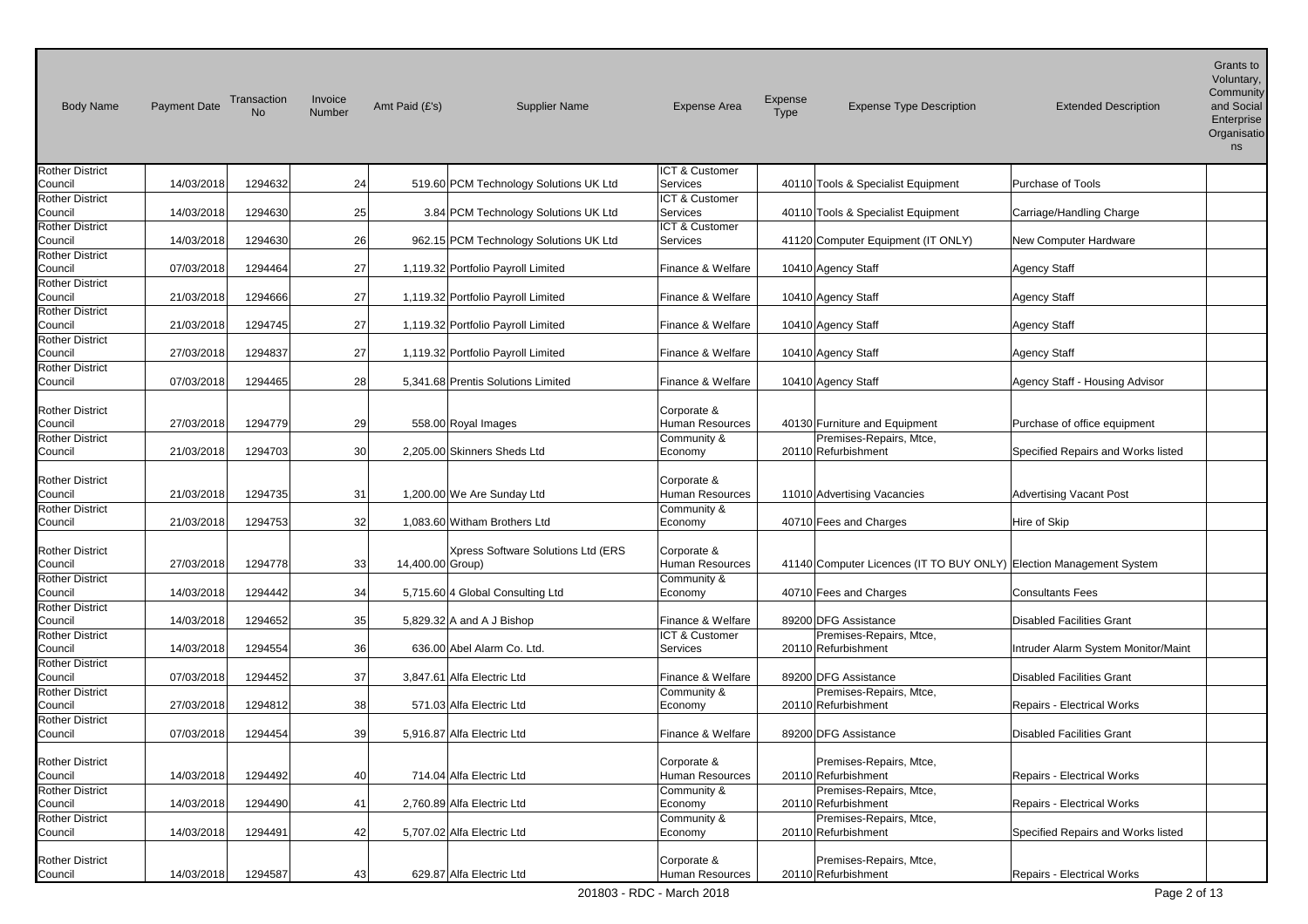| <b>Body Name</b>                  | <b>Payment Date</b> | Transaction<br>N <sub>o</sub> | Invoice<br>Number | Amt Paid (£'s)<br><b>Supplier Name</b>        | <b>Expense Area</b>        | Expense<br><b>Expense Type Description</b><br><b>Type</b>  | <b>Extended Description</b>                | Grants to<br>Voluntary,<br>Community<br>and Social<br>Enterprise<br>Organisatio<br>ns |
|-----------------------------------|---------------------|-------------------------------|-------------------|-----------------------------------------------|----------------------------|------------------------------------------------------------|--------------------------------------------|---------------------------------------------------------------------------------------|
| <b>Rother District</b>            |                     |                               |                   |                                               | Community &                | Premises-Repairs, Mtce,                                    |                                            |                                                                                       |
| Council                           | 14/03/2018          | 1294593                       | 44                | 1,538.59 Alfa Electric Ltd                    | Economy                    | 20110 Refurbishment                                        | <b>Lighting Repairs</b>                    |                                                                                       |
| <b>Rother District</b>            |                     |                               |                   |                                               |                            |                                                            |                                            |                                                                                       |
| Council                           | 14/03/2018          | 1294646                       | 45                | 502.74 Alfa Electric Ltd                      | Finance & Welfare          | 89200 DFG Assistance                                       | <b>Disabled Facilities Grant</b>           |                                                                                       |
| Rother District<br>Council        | 27/03/2018          | 1294807                       | 46                | 4,210.98 Alfa Electric Ltd                    | Finance & Welfare          | 89200 DFG Assistance                                       | <b>Disabled Facilities Grant</b>           |                                                                                       |
| <b>Rother District</b>            |                     |                               |                   |                                               | Community &                | Premises-Repairs, Mtce,                                    |                                            |                                                                                       |
| Council                           | 21/03/2018          | 1294737                       | 47                | 940.03 Alfa Electric Ltd                      | Economy                    | 20110 Refurbishment                                        | <b>Electrical Installation</b>             |                                                                                       |
| <b>Rother District</b>            |                     |                               |                   |                                               |                            |                                                            |                                            |                                                                                       |
| Council                           | 27/03/2018          | 1294796                       | 48                | 4,000.00 Alfa Electric Ltd                    | Finance & Welfare          | 89200 DFG Assistance                                       | <b>Disabled Facilities Grant</b>           |                                                                                       |
| <b>Rother District</b>            |                     |                               |                   |                                               |                            |                                                            |                                            |                                                                                       |
| Council                           | 29/03/2018          | 1294866                       | 49                | 2,228.10 allpay.net Ltd                       | Finance & Welfare          | 40710 Fees and Charges                                     | Allpay Card/Rep/Let Chrg - Vatable         |                                                                                       |
| <b>Rother District</b>            |                     |                               |                   |                                               |                            |                                                            |                                            |                                                                                       |
| Council                           | 29/03/2018          | 1294847                       | 50                | 1,111.68 allpay net Ltd                       | Finance & Welfare          | 40710 Fees and Charges                                     | Allpay Card/Rep/Let Chrg - Vatable         |                                                                                       |
| <b>Rother District</b>            |                     |                               |                   |                                               | Environmental              |                                                            |                                            |                                                                                       |
| Council<br><b>Rother District</b> | 07/03/2018          | 1294411                       | 51                | 3,407.51 Animal Wardens Ltd                   | Health<br>Environmental    | 50530 Other Third Party Payments                           | Service fee paid to Third Parties          |                                                                                       |
| Council                           | 07/03/2018          | 1294412                       | 52                | 3,887.40 Animal Wardens Ltd                   | Health                     | 50530 Other Third Party Payments                           | Service fee paid to Third Parties          |                                                                                       |
| <b>Rother District</b>            |                     |                               |                   |                                               |                            |                                                            |                                            |                                                                                       |
| Council                           | 14/03/2018          | 1294639                       | 53                | 1,268.00 Ark Residential Letting Ltd          | Finance & Welfare          | 40710 Fees and Charges                                     | Rent in Advance for Homeless               |                                                                                       |
| <b>Rother District</b>            |                     |                               |                   |                                               | Community &                | Premises-Repairs, Mtce,                                    |                                            |                                                                                       |
| Council                           | 14/03/2018          | 1294585                       | 54                | 540.00 B and G Environmental Services Limited | Economy                    | 20110 Refurbishment                                        | Repairs - Drainage Works                   |                                                                                       |
| <b>Rother District</b>            |                     |                               |                   |                                               |                            |                                                            |                                            |                                                                                       |
| Council                           | 07/03/2018          | 1294453                       | 55                | 4,000.00 Bathe in Safety Ltd                  | Finance & Welfare          | 89200 DFG Assistance                                       | <b>Disabled Facilities Grant</b>           |                                                                                       |
| <b>Rother District</b>            |                     |                               |                   |                                               |                            |                                                            |                                            |                                                                                       |
| Council                           | 14/03/2018          | 1294641                       | 56                | 6,075.62 Bathe in Safety Ltd                  | Finance & Welfare          | 89200 DFG Assistance                                       | <b>Disabled Facilities Grant</b>           |                                                                                       |
| <b>Rother District</b>            |                     |                               |                   |                                               |                            |                                                            |                                            |                                                                                       |
| Council<br><b>Rother District</b> | 27/03/2018          | 1294769                       | 57                | 5,373.65 Bathe in Safety Ltd                  | Finance & Welfare          | 89200 DFG Assistance                                       | <b>Disabled Facilities Grant</b>           |                                                                                       |
| Council                           | 27/03/2018          | 11003496                      | 58                | 14,438.40 BDO LLP                             | Finance & Welfare          | 50530 Other Third Party Payments                           | <b>Audit Commission Fees</b>               |                                                                                       |
| Rother District                   |                     |                               |                   |                                               |                            |                                                            |                                            |                                                                                       |
| Council                           | 14/03/2018          | 1294518                       | 59                | 4,875.00 Bevan Brittan LLP                    | Corporate Core             | 50530 Other Third Party Payments                           | <b>CLIENT Joint Waste procurement Cost</b> |                                                                                       |
| <b>Rother District</b>            |                     |                               |                   |                                               | Community &                | SLAs - Voluntary Assoc et al                               | Rother Museum Services - Annual            |                                                                                       |
| Council                           | 14/03/2018          | 1294594                       | 60                | 2,125.00 Bexhill Museum Ltd                   | Economy                    | 50310 (Committee Approved)                                 | <b>Support Grant</b>                       | Yes                                                                                   |
| <b>Rother District</b>            |                     |                               |                   |                                               |                            |                                                            |                                            | Yes                                                                                   |
| Council                           | 21/03/2018          | 11003493                      | 61                | 1,000.00 Bexhill Town Forum                   | Finance & Welfare          | 50410 Grants - Other Organisations                         | <b>Bexhill Town Forum</b>                  |                                                                                       |
| <b>Rother District</b>            |                     |                               |                   |                                               |                            |                                                            |                                            |                                                                                       |
| Council                           | 14/03/2018          | 1294555                       | 62                | 9,000.00 Branch and Lee                       | Finance & Welfare          | 40710 Fees and Charges                                     | <b>Subsidy Consultancy</b>                 |                                                                                       |
| <b>Rother District</b><br>Council | 14/03/2018          | 1293918                       | 63                | 6,900.00 Brochure Connect Ltd                 | Community &<br>Economy     | SLAs - Voluntary Assoc et al<br>50310 (Committee Approved) | Battle & Rye TIC                           | Yes                                                                                   |
| <b>Rother District</b>            |                     |                               |                   |                                               |                            |                                                            |                                            |                                                                                       |
| Council                           | 27/03/2018          | 1294867                       | 64                | 1,190.00 Brooks Harrison Property Agents      | Finance & Welfare          | 40710 Fees and Charges                                     | Rent in Advance for Homeless               |                                                                                       |
| <b>Rother District</b>            |                     |                               |                   |                                               | ICT & Customer             |                                                            |                                            |                                                                                       |
| Council                           | 21/03/2018          | 1294734                       | 65                | 636.66 BT British Telecommunications plc      | Services                   | 40910 Telephones                                           | <b>BT-Rental-General</b>                   |                                                                                       |
| <b>Rother District</b>            |                     |                               |                   |                                               | Environmental              |                                                            |                                            |                                                                                       |
| Council                           | 14/03/2018          | 1294650                       | 66                | 1,776.00 C P J Field & Co Ltd                 | Health                     | 40710 Fees and Charges                                     | Parks- Public Health Burials               |                                                                                       |
| <b>Rother District</b>            |                     |                               |                   |                                               | ICT & Customer             | Photocopier Contracts (PRINT ROOM                          |                                            |                                                                                       |
| Council                           | 14/03/2018          | 1294595                       | 67                | 2,352.54 Canon (UK) Ltd                       | Services                   | 41250 ONLY)                                                |                                            |                                                                                       |
| <b>Rother District</b><br>Council | 14/03/2018          | 1294642                       | 68                | 9,244.80 Canon (UK) Ltd                       | ICT & Customer<br>Services | 41110 Additional Computer Equipment                        | <b>New Printer</b>                         |                                                                                       |
|                                   |                     |                               |                   |                                               |                            |                                                            |                                            |                                                                                       |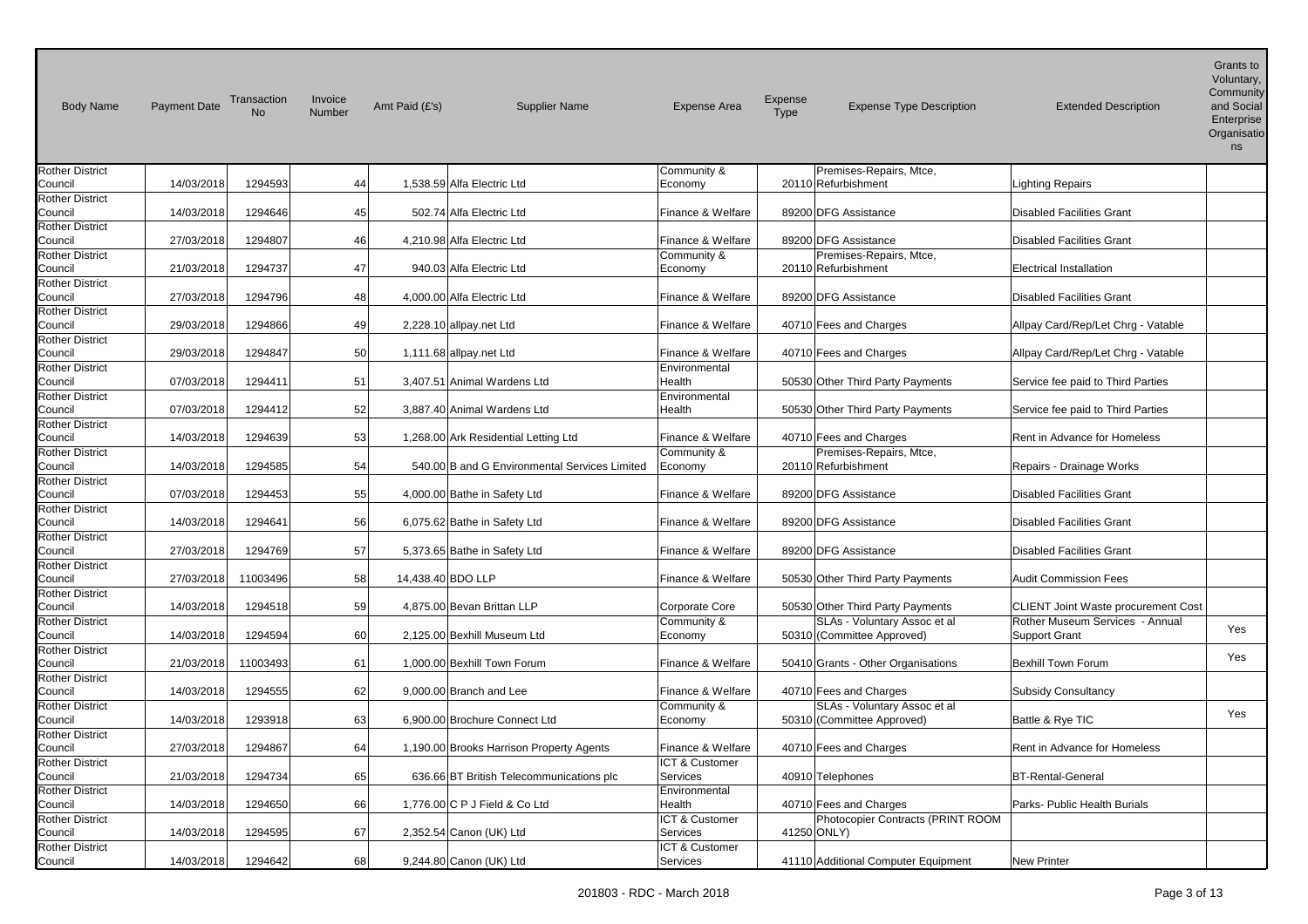| <b>Body Name</b>                  | <b>Payment Date</b> | Transaction<br><b>No</b> | Invoice<br>Number | Amt Paid (£'s)        | <b>Supplier Name</b>                            | <b>Expense Area</b>     | Expense<br><b>Type</b> | <b>Expense Type Description</b>          | <b>Extended Description</b>                | Grants to<br>Voluntary,<br>Community<br>and Social<br>Enterprise<br>Organisatio<br>ns |
|-----------------------------------|---------------------|--------------------------|-------------------|-----------------------|-------------------------------------------------|-------------------------|------------------------|------------------------------------------|--------------------------------------------|---------------------------------------------------------------------------------------|
| <b>Rother District</b>            |                     |                          |                   |                       |                                                 | ICT & Customer          |                        | Computer Equip Maintenance (IT           |                                            |                                                                                       |
| Council                           | 14/03/2018          | 1294601                  | 69                |                       | 892.25 Canon (UK) Ltd                           | Services                | 41100 ONLY)            |                                          | Maintenance re Colourwave Printer          |                                                                                       |
| <b>Rother District</b><br>Council | 07/03/2018          | 1294370                  | 70                |                       | 786.00 Capita Business Services Ltd             | Finance & Welfare       |                        | 40710 Fees and Charges                   | <b>Consultants Fees</b>                    |                                                                                       |
| <b>Rother District</b>            |                     |                          |                   |                       |                                                 | ICT & Customer          |                        |                                          |                                            |                                                                                       |
| Council                           | 27/03/2018          | 1294791                  | 71                |                       | 2,544.00 Capita IT Services Ltd                 | Services                |                        | 50530 Other Third Party Payments         | Service fee paid to Third Parties          |                                                                                       |
| <b>Rother District</b>            |                     |                          |                   |                       |                                                 | Community &             |                        |                                          |                                            |                                                                                       |
| Council                           | 27/03/2018          | 1294821                  | 72                | 1,115.42 CED Ltd      |                                                 | Economy                 |                        | 40110 Tools & Specialist Equipment       | Parks - Horticultural Sundries             |                                                                                       |
| <b>Rother District</b>            |                     |                          |                   |                       |                                                 | ICT & Customer          |                        |                                          |                                            |                                                                                       |
| Council                           | 14/03/2018          | 1294607                  | 73                | 3,745.20 Cludo Uk Ltd |                                                 | Services                |                        | 41120 Computer Equipment (IT ONLY)       | Advance Pay Maint Web Cont Man Sys         |                                                                                       |
| <b>Rother District</b>            |                     |                          |                   |                       |                                                 | Community &             |                        |                                          |                                            |                                                                                       |
| Council                           | 07/03/2018          | 1294458                  | 74                |                       | 1,172.29 Cobalt Telephone Technologies Ltd      | Economy                 |                        | 40710 Fees and Charges                   | Car Parks - Ringo service charges          |                                                                                       |
| <b>Rother District</b>            |                     |                          |                   |                       |                                                 | Community &             |                        |                                          |                                            |                                                                                       |
| Council                           | 07/03/2018          | 11003211                 | 75                |                       | -270.00 CountyClean Environmental Services Ltd  | Economy                 |                        | 20510 Premises-Sewerage                  |                                            |                                                                                       |
| <b>Rother District</b>            | 07/03/2018          | 11003211                 | 76                |                       | -360.00 CountyClean Environmental Services Ltd  | Community &             |                        | 20510 Premises-Sewerage                  |                                            |                                                                                       |
| Council<br><b>Rother District</b> |                     |                          |                   |                       |                                                 | Economy<br>Community &  |                        | Premises-Repairs, Mtce,                  |                                            |                                                                                       |
| Council                           | 07/03/2018          | 1294415                  | 77                |                       | 2,153.76 CountyClean Environmental Services Ltd | Economy                 |                        | 20110 Refurbishment                      | Pumps Maintenance/ Repairs                 |                                                                                       |
| <b>Rother District</b>            |                     |                          |                   |                       |                                                 | Community &             |                        | Premises-Repairs, Mtce,                  |                                            |                                                                                       |
| Council                           | 14/03/2018          | 1294569                  | 78                |                       | 2,812.08 CountyClean Environmental Services Ltd | Economy                 |                        | 20110 Refurbishment                      | Pumps Maintenance/ Repairs                 |                                                                                       |
| <b>Rother District</b>            |                     |                          |                   |                       |                                                 | Community &             |                        | Premises-Repairs, Mtce,                  |                                            |                                                                                       |
| Council                           | 14/03/2018          | 1294573                  | 79                |                       | 3,864.00 CountyClean Environmental Services Ltd | Economy                 |                        | 20110 Refurbishment                      | Repairs/Maintenance - various              |                                                                                       |
| <b>Rother District</b>            |                     |                          |                   |                       |                                                 | Community &             |                        |                                          |                                            |                                                                                       |
| Council                           | 14/03/2018          | 1294539                  | 80                |                       | 480.00 CountyClean Environmental Services Ltd   | Economy                 |                        | 40710 Fees and Charges                   | Sewage/Cesspool Emptying                   |                                                                                       |
| <b>Rother District</b>            |                     |                          |                   |                       |                                                 | Community &             |                        |                                          |                                            |                                                                                       |
| Council                           | 14/03/2018          | 1294539                  | 81                |                       | 960.00 CountyClean Environmental Services Ltd   | Economy                 |                        | 40710 Fees and Charges                   | Sewage/Cesspool Emptying                   |                                                                                       |
| <b>Rother District</b>            |                     |                          |                   |                       |                                                 | Community &             |                        |                                          |                                            |                                                                                       |
| Council<br><b>Rother District</b> | 14/03/2018          | 1294539                  | 82                |                       | 480.00 CountyClean Environmental Services Ltd   | Economy                 |                        | 40710 Fees and Charges                   | Sewage/Cesspool Emptying                   |                                                                                       |
| Council                           | 27/03/2018          | 1294777                  | 83                | 500.00 Culture Shift  |                                                 | Community &<br>Economy  |                        | 50410 Grants - Other Organisations       | <b>Arts Development Projects</b>           | Yes                                                                                   |
| Rother District                   |                     |                          |                   |                       |                                                 | Community &             |                        |                                          | <b>DLWP Community Concessionary</b>        |                                                                                       |
| Council                           | 14/03/2018          | 1294506                  | 84                |                       | 1,500.00 De La Warr Pavilion (Enterprise) Ltd   | Economy                 |                        | 42200 District Events- Concessionary Use | Grant                                      | Yes                                                                                   |
| <b>Rother District</b>            |                     |                          |                   |                       |                                                 |                         |                        |                                          |                                            |                                                                                       |
| Council                           | 07/03/2018          | 1294435                  | 85                |                       | 1,110.00 Dell Corporation Ltd                   | Corporate Core          |                        | 41120 Computer Equipment (IT ONLY)       | New Computer Hardware                      |                                                                                       |
| <b>Rother District</b>            |                     |                          |                   |                       |                                                 | ICT & Customer          |                        |                                          |                                            |                                                                                       |
| Council                           | 07/03/2018          | 1294436                  | 86                |                       | 1,074.00 Dell Corporation Ltd                   | Services                |                        | 41120 Computer Equipment (IT ONLY)       | New Computer Hardware                      |                                                                                       |
| <b>Rother District</b>            |                     |                          |                   |                       |                                                 | ICT & Customer          |                        |                                          |                                            |                                                                                       |
| Council                           | 14/03/2018          | 1294592                  | 87                |                       | 5,334.00 Dell Corporation Ltd                   | Services                |                        | 40110 Tools & Specialist Equipment       | Purchase of Tools                          |                                                                                       |
| <b>Rother District</b>            |                     |                          |                   |                       |                                                 | ICT & Customer          |                        |                                          |                                            |                                                                                       |
| Council<br><b>Rother District</b> | 14/03/2018          | 1294591                  | 88                |                       | 3,200.40 Dell Corporation Ltd                   | Services<br>Community & |                        | 41120 Computer Equipment (IT ONLY)       | New Computer Hardware                      |                                                                                       |
| Council                           | 14/03/2018          | 1294576                  | 89                |                       | 5,637.46 Diamond Hygiene Ltd                    | Economy                 |                        | 20810 Premises-Cleaning Contractor       | <b>Public Conveniences Cleaning Servic</b> |                                                                                       |
| <b>Rother District</b>            |                     |                          |                   |                       |                                                 |                         |                        |                                          |                                            |                                                                                       |
| Council                           | 14/03/2018          | 1294557                  | 90                |                       | 1,818.00 Document Output Solutions UK Ltd       | Finance & Welfare       |                        | 40710 Fees and Charges                   | Software for Academy System                |                                                                                       |
| <b>Rother District</b>            |                     |                          |                   |                       |                                                 | Community &             |                        |                                          |                                            |                                                                                       |
| Council                           | 29/03/2018          | 1294887                  | 91                |                       | 2,100.00 Dyer and Hobbis Commercial Property    | Economy                 |                        | 40710 Fees and Charges                   | colonnade abortive fee                     |                                                                                       |
| Rother District                   |                     |                          |                   |                       |                                                 |                         |                        |                                          |                                            |                                                                                       |
| Council                           | 21/03/2018          | 1294669                  | 92                | 505.11 E.ON           |                                                 | Finance & Welfare       |                        | 20210 Premises-Electricity               | <b>Electricity Charges</b>                 |                                                                                       |
| <b>Rother District</b>            |                     |                          |                   |                       |                                                 |                         |                        |                                          |                                            |                                                                                       |
| Council                           | 21/03/2018          | 1294669                  | 93                | 203.04 E.ON           |                                                 | Finance & Welfare       |                        | 20210 Premises-Electricity               | <b>Electricity Charges</b>                 |                                                                                       |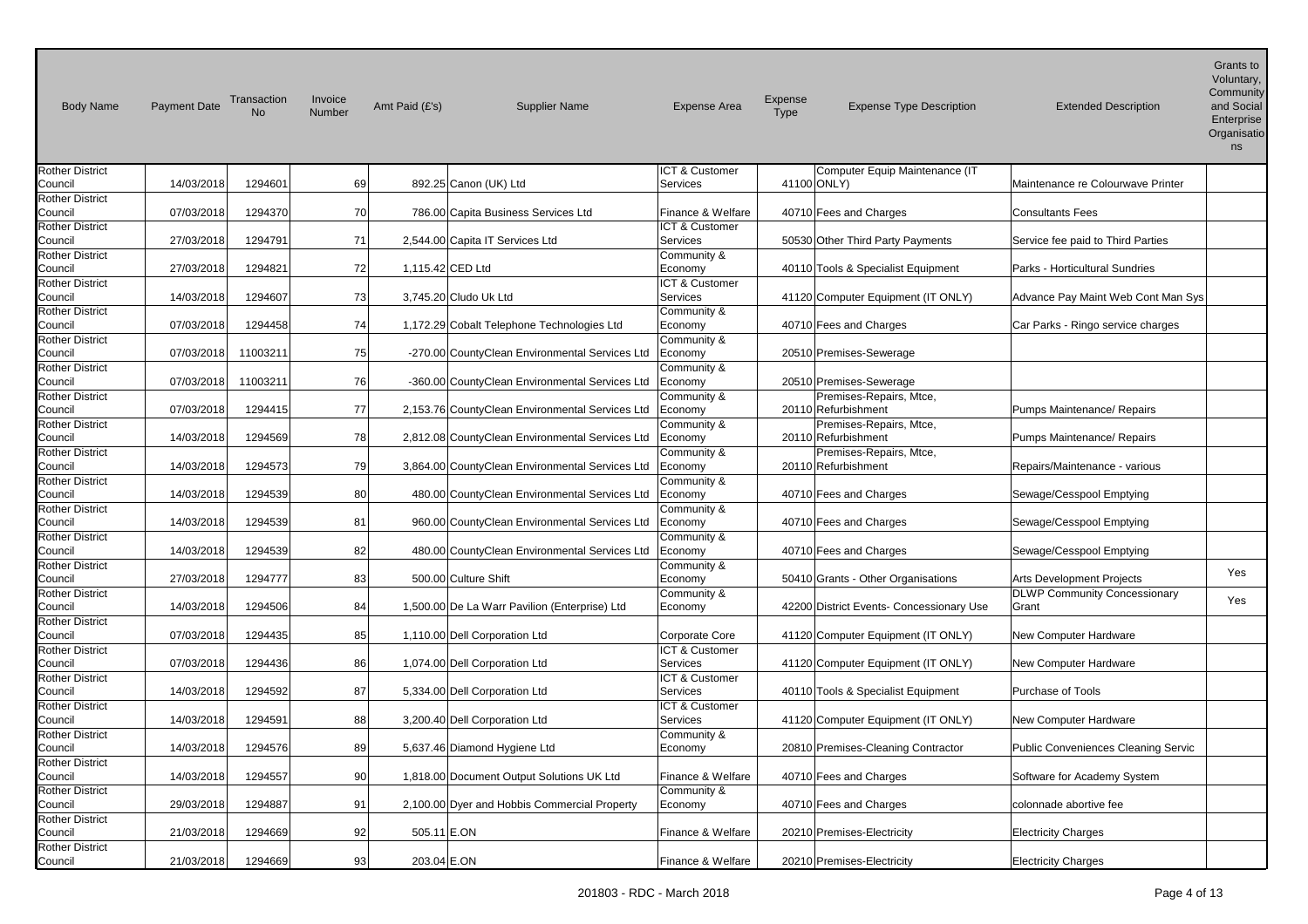| <b>Body Name</b>                  | <b>Payment Date</b> | Transaction<br><b>No</b> | Invoice<br>Number | Amt Paid (£'s)<br><b>Supplier Name</b>        | <b>Expense Area</b>    | Expense<br><b>Expense Type Description</b><br><b>Type</b> | <b>Extended Description</b>          | Grants to<br>Voluntary,<br>Community<br>and Social<br>Enterprise<br>Organisatio<br>ns |
|-----------------------------------|---------------------|--------------------------|-------------------|-----------------------------------------------|------------------------|-----------------------------------------------------------|--------------------------------------|---------------------------------------------------------------------------------------|
| <b>Rother District</b>            |                     |                          |                   |                                               | Community &            | Premises-Repairs, Mtce,                                   |                                      |                                                                                       |
| Council                           | 14/03/2018          | 1294361                  | 94                | 1,662.00 F E Philcox Ltd                      | Economy                | 20110 Refurbishment                                       | Parks- Fencing Products              |                                                                                       |
| <b>Rother District</b><br>Council | 14/03/2018          | 1294638                  | 95                | 728.95 Family Mosaic Housing                  | Finance & Welfare      | 89200 DFG Assistance                                      | <b>Disabled Facilities Grant</b>     |                                                                                       |
| <b>Rother District</b>            |                     |                          |                   |                                               |                        |                                                           |                                      |                                                                                       |
| Council                           | 14/03/2018          | 1294653                  | 96                | 1,207.04 Family Mosaic Housing                | Finance & Welfare      | 89200 DFG Assistance                                      | <b>Disabled Facilities Grant</b>     |                                                                                       |
| <b>Rother District</b>            |                     |                          |                   |                                               |                        |                                                           |                                      |                                                                                       |
| Council                           | 14/03/2018          | 1294656                  | 97                | 877.39 Family Mosaic Housing                  | Finance & Welfare      | 89200 DFG Assistance                                      | <b>Disabled Facilities Grant</b>     |                                                                                       |
| <b>Rother District</b>            |                     |                          |                   |                                               |                        |                                                           |                                      |                                                                                       |
| Council                           | 14/03/2018          | 1294633                  | 98                | 1,148.24 Family Mosaic Housing                | Finance & Welfare      | 89200 DFG Assistance                                      | <b>Disabled Facilities Grant</b>     |                                                                                       |
| <b>Rother District</b>            |                     |                          | 99                |                                               |                        | 89200 DFG Assistance                                      | <b>Disabled Facilities Grant</b>     |                                                                                       |
| Council<br><b>Rother District</b> | 14/03/2018          | 1294647                  |                   | 2,313.82 Family Mosaic Housing                | Finance & Welfare      |                                                           |                                      |                                                                                       |
| Council                           | 14/03/2018          | 1294649                  | 100               | 753.41 Family Mosaic Housing                  | Finance & Welfare      | 89200 DFG Assistance                                      | <b>Disabled Facilities Grant</b>     |                                                                                       |
| <b>Rother District</b>            |                     |                          |                   |                                               |                        |                                                           |                                      |                                                                                       |
| Council                           | 14/03/2018          | 1294644                  | 101               | 911.34 Family Mosaic Housing                  | Finance & Welfare      | 89200 DFG Assistance                                      | <b>Disabled Facilities Grant</b>     |                                                                                       |
| <b>Rother District</b>            |                     |                          |                   |                                               |                        |                                                           |                                      |                                                                                       |
| Council                           | 27/03/2018          | 1294771                  | 102               | 766.12 Family Mosaic Housing                  | Finance & Welfare      | 89200 DFG Assistance                                      | <b>Disabled Facilities Grant</b>     |                                                                                       |
| <b>Rother District</b>            |                     |                          |                   |                                               |                        |                                                           |                                      |                                                                                       |
| Council                           | 27/03/2018          | 1294772                  | 103               | 993.30 Family Mosaic Housing                  | Finance & Welfare      | 89200 DFG Assistance                                      | <b>Disabled Facilities Grant</b>     |                                                                                       |
| <b>Rother District</b><br>Council | 27/03/2018          | 1294774                  | 104               | 806.04 Family Mosaic Housing                  | Finance & Welfare      | 89200 DFG Assistance                                      | <b>Disabled Facilities Grant</b>     |                                                                                       |
| <b>Rother District</b>            |                     |                          |                   |                                               |                        |                                                           |                                      |                                                                                       |
| Council                           | 27/03/2018          | 1294804                  | 105               | 527.84 Family Mosaic Housing                  | Finance & Welfare      | 89200 DFG Assistance                                      | <b>Disabled Facilities Grant</b>     |                                                                                       |
| <b>Rother District</b>            |                     |                          |                   |                                               |                        |                                                           |                                      |                                                                                       |
| Council                           | 27/03/2018          | 1294805                  | 106               | 2,049.37 Family Mosaic Housing                | Finance & Welfare      | 89200 DFG Assistance                                      | <b>Disabled Facilities Grant</b>     |                                                                                       |
| <b>Rother District</b>            |                     |                          |                   |                                               |                        |                                                           |                                      |                                                                                       |
| Council                           | 27/03/2018          | 1294795                  | 107               | 600.00 Family Mosaic Housing                  | Finance & Welfare      | 89200 DFG Assistance                                      | <b>Disabled Facilities Grant</b>     |                                                                                       |
| <b>Rother District</b>            |                     |                          |                   |                                               |                        |                                                           |                                      |                                                                                       |
| Council<br>Rother District        | 27/03/2018          | 1294797                  | 107               | 600.00 Family Mosaic Housing                  | Finance & Welfare      | 89200 DFG Assistance                                      | <b>Disabled Facilities Grant</b>     |                                                                                       |
| Council                           | 27/03/2018          | 1294798                  | 107               | 600.00 Family Mosaic Housing                  | Finance & Welfare      | 89200 DFG Assistance                                      | <b>Disabled Facilities Grant</b>     |                                                                                       |
| <b>Rother District</b>            |                     |                          |                   |                                               |                        |                                                           |                                      |                                                                                       |
| Council                           | 27/03/2018          | 1294799                  | 108               | 1,800.00 Family Mosaic Housing                | Finance & Welfare      | 89200 DFG Assistance                                      | <b>Disabled Facilities Grant</b>     |                                                                                       |
| <b>Rother District</b>            |                     |                          |                   |                                               |                        |                                                           |                                      |                                                                                       |
| Council                           | 27/03/2018          | 1294800                  | 109               | 600.00 Family Mosaic Housing                  | Finance & Welfare      | 89200 DFG Assistance                                      | <b>Disabled Facilities Grant</b>     |                                                                                       |
| <b>Rother District</b>            |                     |                          |                   |                                               |                        |                                                           |                                      |                                                                                       |
| Council                           | 27/03/2018          | 1294803                  | 109               | 600.00 Family Mosaic Housing                  | Finance & Welfare      | 89200 DFG Assistance                                      | <b>Disabled Facilities Grant</b>     |                                                                                       |
| <b>Rother District</b><br>Council | 21/03/2018          | 1294706                  | 110               | 5,040.00 Gristwood and Toms Limited           | Community &<br>Economy | Premises-Repairs, Mtce,<br>20110 Refurbishment            | Parks- Tree Works                    |                                                                                       |
| <b>Rother District</b>            |                     |                          |                   | Hastings Advice and Representation            |                        | SLAs - Voluntary Assoc et al                              |                                      |                                                                                       |
| Council                           | 07/03/2018          | 1294366                  | 111               | 3,790.00 Centre (HARC)                        | Finance & Welfare      | 50310 (Committee Approved)                                | Hastings Advice + Representation Ce  | Yes                                                                                   |
| <b>Rother District</b>            |                     |                          |                   | Hastings Advice and Representation            |                        | SLAs - Voluntary Assoc et al                              |                                      |                                                                                       |
| Council                           | 07/03/2018          | 1294367                  | 112               | 4,040.00 Centre (HARC)                        | Finance & Welfare      | 50310 (Committee Approved)                                | Hastings Advice + Representation Ce  | Yes                                                                                   |
| <b>Rother District</b>            |                     |                          |                   |                                               | Community &            |                                                           |                                      |                                                                                       |
| Council                           | 07/03/2018          | 1294438                  | 113               | 6,268.69 Haven Security Ltd                   | Economy                | 42100 Crime and Community Initiatives                     | Crime Prevention Resources (CAP)     |                                                                                       |
| Rother District                   |                     |                          | 114               |                                               | Finance & Welfare      | 89200 DFG Assistance                                      | <b>Disabled Facilities Grant</b>     |                                                                                       |
| Council<br><b>Rother District</b> | 14/03/2018          | 1294655                  |                   | 1,359.73 Hedley Visick Ltd                    |                        |                                                           |                                      |                                                                                       |
| Council                           | 21/03/2018          | 11003128                 | 115               | -613.26 Hitachi Capital Vehicle Solutions Ltd | Finance & Welfare      | 95270 Contract Hire Cars                                  | <b>Contract Hire Car Lease Costs</b> |                                                                                       |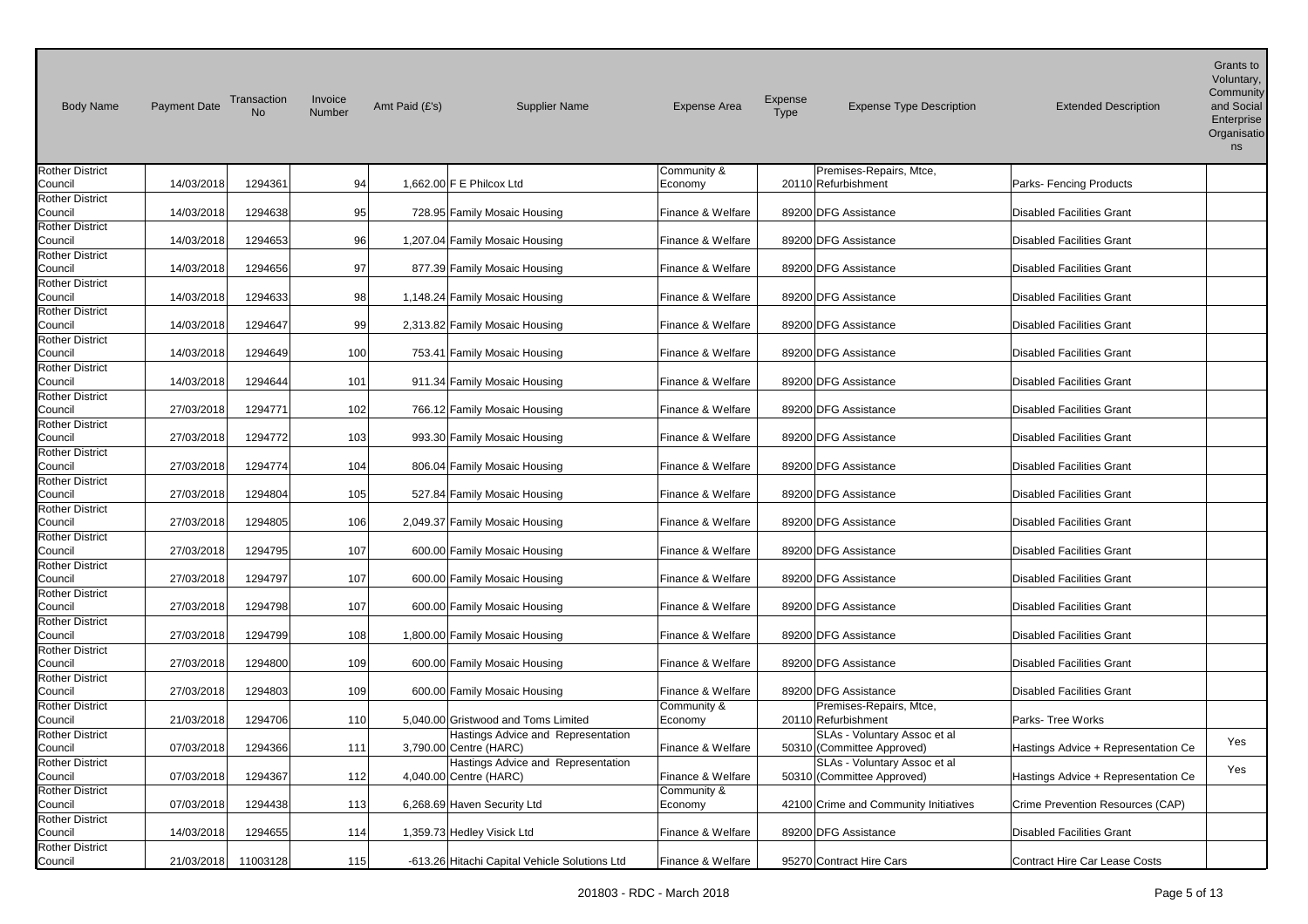| <b>Body Name</b>                  | <b>Payment Date</b> | Transaction<br>No | Invoice<br>Number | Amt Paid (£'s)            | <b>Supplier Name</b>                           | <b>Expense Area</b>            | Expense<br>Type | <b>Expense Type Description</b>                | <b>Extended Description</b>           | Grants to<br>Voluntary,<br>Community<br>and Social<br>Enterprise<br>Organisatio<br>ns |
|-----------------------------------|---------------------|-------------------|-------------------|---------------------------|------------------------------------------------|--------------------------------|-----------------|------------------------------------------------|---------------------------------------|---------------------------------------------------------------------------------------|
| <b>Rother District</b>            |                     |                   |                   |                           |                                                |                                |                 |                                                |                                       |                                                                                       |
| Council                           | 21/03/2018          | 1294676           | 116               |                           | 7,990.82 Hitachi Capital Vehicle Solutions Ltd | Finance & Welfare              |                 | 95270 Contract Hire Cars                       | <b>Contract Hire Commercial Costs</b> |                                                                                       |
| <b>Rother District</b>            |                     |                   |                   |                           |                                                | Community &                    |                 |                                                |                                       |                                                                                       |
| Council                           | 21/03/2018          | 1294674           | 117               | 83,960.74 Idverde Limited |                                                | Economy                        |                 | 20910 Premises-Routine Grounds Mtce            | Parks-Grounds Maintenance Contracts   |                                                                                       |
|                                   |                     |                   |                   |                           |                                                |                                |                 |                                                |                                       |                                                                                       |
| <b>Rother District</b>            | 14/03/2018          | 1294357           | 118               |                           | 960.00 IKON Training Ltd                       | Corporate &<br>Human Resources |                 |                                                | Sussex Train Consor-Training Course   |                                                                                       |
| Council<br><b>Rother District</b> |                     |                   |                   |                           |                                                |                                |                 | 50530 Other Third Party Payments               |                                       |                                                                                       |
| Council                           | 14/03/2018          | 1294559           | 119               |                           | 816.00 Inform CPI Ltd                          | Finance & Welfare              |                 | 40710 Fees and Charges                         | <b>RV</b> Finder                      |                                                                                       |
| <b>Rother District</b>            |                     |                   |                   |                           |                                                |                                |                 |                                                |                                       |                                                                                       |
| Council                           | 14/03/2018          | 1294615           | 120               |                           | 720.00 Inform CPI Ltd                          | Finance & Welfare              |                 | 40710 Fees and Charges                         | <b>RV</b> Finder                      |                                                                                       |
|                                   |                     |                   |                   |                           |                                                |                                |                 |                                                |                                       |                                                                                       |
| <b>Rother District</b>            |                     |                   |                   |                           |                                                | Corporate &                    |                 |                                                |                                       |                                                                                       |
| Council                           | 14/03/2018          | 1294394           | 121               |                           | 643.00 Johnston Publishing Ltd                 | Human Resources                |                 | 11010 Advertising Vacancies                    | <b>Advertising Vacant Post</b>        |                                                                                       |
| <b>Rother District</b>            |                     |                   |                   |                           |                                                | Strategy &                     |                 |                                                |                                       |                                                                                       |
| Council                           | 14/03/2018          | 1294351           | 122               |                           | 1,317.60 Johnston Publishing Ltd               | Planning                       |                 | 40470 Publicity                                | Planady - Rye + Battle Observer       |                                                                                       |
| <b>Rother District</b>            |                     |                   |                   |                           |                                                | Strategy &                     |                 |                                                |                                       |                                                                                       |
| Council                           | 27/03/2018          | 1294755           | 123               |                           | 695.40 Johnston Publishing Ltd                 | Planning                       |                 | 40470 Publicity                                | Planady - Rye + Battle Observer       |                                                                                       |
| <b>Rother District</b>            |                     |                   |                   |                           |                                                | Strategy &                     |                 |                                                |                                       |                                                                                       |
| Council                           | 14/03/2018          | 1294562           | 124               |                           | 1,061.40 Johnston Publishing Ltd               | Planning                       |                 | 40470 Publicity                                | Planadv - Rye + Battle Observer       |                                                                                       |
| <b>Rother District</b>            |                     |                   |                   |                           |                                                | Community &                    |                 |                                                |                                       |                                                                                       |
| Council                           | 14/03/2018          | 1294566           | 125               |                           | 585.60 Johnston Publishing Ltd                 | Economy                        |                 | 40470 Publicity                                | Public Notices in Newspaper           |                                                                                       |
| <b>Rother District</b>            |                     |                   |                   |                           |                                                | Strategy &                     |                 |                                                |                                       |                                                                                       |
| Council                           | 27/03/2018          | 1294757           | 126               |                           | 732.00 Johnston Publishing Ltd                 | Planning                       |                 | 40470 Publicity                                | Planadv - Rye + Battle Observer       |                                                                                       |
| <b>Rother District</b>            |                     |                   |                   |                           |                                                | Strategy &                     |                 |                                                |                                       |                                                                                       |
| Council                           | 27/03/2018          | 1294756           | 126               |                           | 732.00 Johnston Publishing Ltd                 | Planning                       |                 | 40470 Publicity                                | Planady - Rye + Battle Observer       |                                                                                       |
| <b>Rother District</b><br>Council | 14/03/2018          | 1294447           | 127               |                           | 792.00 JS Wadeson Cleaning Services Ltd        | Community &<br>Economy         |                 | Premises-Repairs, Mtce,<br>20110 Refurbishment | Specified Repairs and Works listed    |                                                                                       |
|                                   |                     |                   |                   |                           |                                                |                                |                 |                                                |                                       |                                                                                       |
| <b>Rother District</b><br>Council | 14/03/2018          | 1294448           | 128               |                           | 1,386.00 JS Wadeson Cleaning Services Ltd      | Corporate &<br>Human Resources |                 | Premises-Repairs, Mtce,<br>20110 Refurbishment | Specified Repairs and Works listed    |                                                                                       |
| <b>Rother District</b><br>Council | 07/03/2018          | 1294406           | 129               | 1,039.36 Kerry SCS Ltd    |                                                | Corporate &<br>Human Resources |                 | Premises-Repairs, Mtce,<br>20110 Refurbishment | Specified Repairs and Works listed    |                                                                                       |
| <b>Rother District</b>            |                     |                   |                   |                           |                                                |                                |                 |                                                |                                       |                                                                                       |
| Council<br><b>Rother District</b> | 21/03/2018          | 1294708           | 130               |                           | 72,000.00 Kier Services - Environmental        | Corporate Core                 |                 | 50510 Private Contractors                      | <b>CORE Joint Waste Cost</b>          |                                                                                       |
| Council                           | 07/03/2018          | 1294310           | 131               |                           | 1,227,227.14 Kier Services - Environmental     | Corporate Core                 |                 | 50510 Private Contractors                      | <b>CORE Joint Waste Cost</b>          |                                                                                       |
| <b>Rother District</b>            |                     |                   |                   |                           |                                                |                                |                 |                                                |                                       |                                                                                       |
| Council                           | 14/03/2018          | 1294574           | 132               |                           | 38,859.78 Kier Services - Environmental        | Corporate Core                 |                 | 50510 Private Contractors                      | <b>VARIABLE CORE Joint Waste Cost</b> |                                                                                       |
| <b>Rother District</b>            |                     |                   |                   |                           |                                                |                                |                 |                                                |                                       |                                                                                       |
| Council                           | 14/03/2018          | 1294575           | 133               |                           | 31,661.08 Kier Services - Environmental        | Corporate Core                 |                 | 50510 Private Contractors                      | VARIABLE CORE Joint Waste Cost        |                                                                                       |
| <b>Rother District</b>            |                     |                   |                   |                           |                                                |                                |                 |                                                |                                       |                                                                                       |
| Council                           | 21/03/2018          | 1294711           | 134               |                           | 36,000.00 Kier Services - Environmental        | Corporate Core                 |                 | 50510 Private Contractors                      | <b>CORE Joint Waste Cost</b>          |                                                                                       |
| <b>Rother District</b>            |                     |                   |                   |                           |                                                |                                |                 |                                                |                                       |                                                                                       |
| Council                           | 21/03/2018          | 11003460          | 135               |                           | -72,000.00 Kier Services - Environmental       | Corporate Core                 |                 | 50510 Private Contractors                      | <b>CORE Joint Waste Cost</b>          |                                                                                       |
| Rother District                   |                     |                   |                   |                           |                                                |                                |                 |                                                |                                       |                                                                                       |
| Council                           | 21/03/2018          | 1294709           | 136               |                           | 2,761.22 Kier Services - Environmental         | Corporate Core                 |                 | 50510 Private Contractors                      | VARIABLE CORE Joint Waste Cost        |                                                                                       |
| <b>Rother District</b><br>Council | 21/03/2018          | 1294710           | 137               |                           | 1,201,091.94 Kier Services - Environmental     | Corporate Core                 |                 | 50510 Private Contractors                      | <b>CORE Joint Waste Cost</b>          |                                                                                       |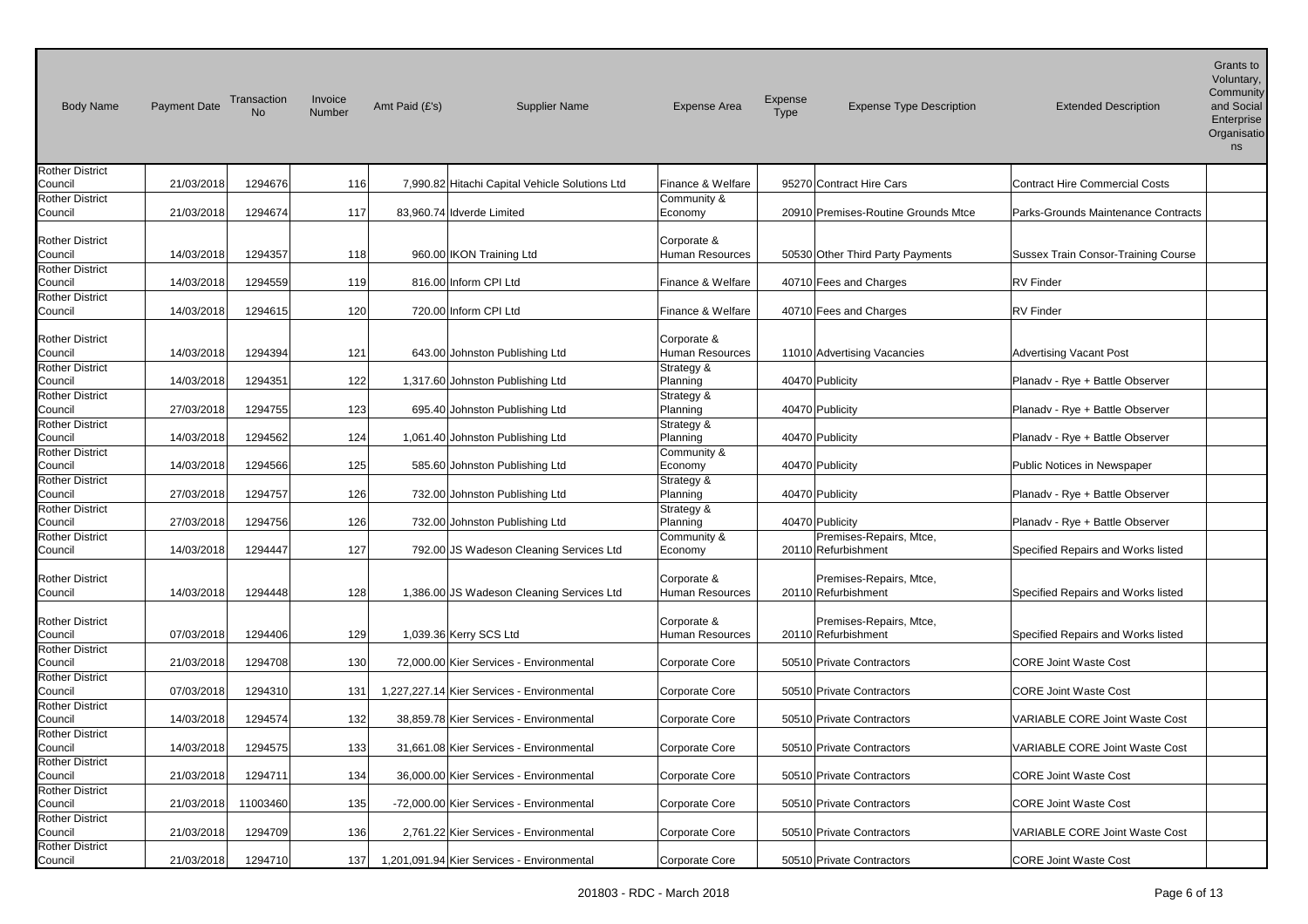| <b>Body Name</b>                  | Payment Date | Transaction<br>No | Invoice<br>Number | Amt Paid (£'s) | <b>Supplier Name</b>                        | <b>Expense Area</b>       | Expense<br>Type | <b>Expense Type Description</b>                                            | <b>Extended Description</b>            | Grants to<br>Voluntary,<br>Community<br>and Social<br>Enterprise<br>Organisatio<br>ns |
|-----------------------------------|--------------|-------------------|-------------------|----------------|---------------------------------------------|---------------------------|-----------------|----------------------------------------------------------------------------|----------------------------------------|---------------------------------------------------------------------------------------|
| <b>Rother District</b><br>Council | 21/03/2018   | 1294712           | 138               |                | 20,000.40 Kier Services - Environmental     | Corporate Core            |                 | 50510 Private Contractors                                                  | Joint waste -EXIT                      |                                                                                       |
| <b>Rother District</b>            |              |                   |                   |                | Konica Minolta Business Solutions (UK)      | ICT & Customer            |                 | Photocopier Contracts (PRINT ROOM                                          |                                        |                                                                                       |
| Council                           | 14/03/2018   | 1294515           | 139               | 4,615.09 Ltd   |                                             | <b>Services</b>           |                 | 41250 ONLY)                                                                |                                        |                                                                                       |
| <b>Rother District</b>            |              |                   |                   |                | Konica Minolta Business Solutions (UK)      | ICT & Customer            |                 | Photocopier Contracts (PRINT ROOM                                          |                                        |                                                                                       |
| Council                           | 14/03/2018   | 1294514           | 140               | 5,139.11 Ltd   |                                             | <b>Services</b>           |                 | 41250 ONLY)                                                                |                                        |                                                                                       |
| <b>Rother District</b>            |              |                   |                   |                |                                             |                           |                 |                                                                            |                                        |                                                                                       |
| Council                           | 14/03/2018   | 1294455           | 141               |                | 3,009.00 LAVAT Consulting Ltd (PSTAX)       | Finance & Welfare         |                 | 10910 Training                                                             | Training                               |                                                                                       |
| <b>Rother District</b><br>Council | 14/03/2018   | 11003249          | 142               |                | 1,209.00 LESSHOMELESS LTD                   | Finance & Welfare         |                 | 40710 Fees and Charges                                                     | Bed and Breakfast Accom - misc.        |                                                                                       |
| <b>Rother District</b>            |              |                   |                   |                |                                             |                           |                 |                                                                            |                                        |                                                                                       |
| Council                           | 07/03/2018   | 11003248          | 143               |                | 1,974.00 LESSHOMELESS LTD                   | Finance & Welfare         |                 | 40710 Fees and Charges                                                     | Bed and Breakfast Accom - misc.        |                                                                                       |
| <b>Rother District</b>            |              |                   |                   |                |                                             |                           |                 |                                                                            |                                        |                                                                                       |
| Council                           | 07/03/2018   | 11003248          | 144               |                | 420.00 LESSHOMELESS LTD                     | Finance & Welfare         |                 | 40710 Fees and Charges                                                     | Bed and Breakfast Accom - misc.        |                                                                                       |
| <b>Rother District</b>            |              |                   |                   |                |                                             |                           |                 |                                                                            |                                        |                                                                                       |
| Council                           | 14/03/2018   | 11003249          | 145               |                | 2,914.00 LESSHOMELESS LTD                   | Finance & Welfare         |                 | 40710 Fees and Charges                                                     | Bed and Breakfast Accom - misc.        |                                                                                       |
| <b>Rother District</b><br>Council | 27/03/2018   | 1294875           | 146               |                | 2,884.00 LESSHOMELESS LTD                   | Finance & Welfare         |                 | 40710 Fees and Charges                                                     | Bed and Breakfast Accom - misc.        |                                                                                       |
| <b>Rother District</b>            |              |                   |                   |                |                                             |                           |                 |                                                                            |                                        |                                                                                       |
| Council                           | 27/03/2018   | 1294875           | 147               |                | 1,137.00 LESSHOMELESS LTD                   | Finance & Welfare         |                 | 40710 Fees and Charges                                                     | Bed and Breakfast Accom - misc.        |                                                                                       |
| <b>Rother District</b>            |              |                   |                   |                |                                             |                           |                 |                                                                            |                                        |                                                                                       |
| Council                           | 27/03/2018   | 1294876           | 148               |                | 2,001.00 LESSHOMELESS LTD                   | Finance & Welfare         |                 | 40710 Fees and Charges                                                     | Bed and Breakfast Accom - misc.        |                                                                                       |
| <b>Rother District</b>            |              |                   |                   |                |                                             |                           |                 |                                                                            |                                        |                                                                                       |
| Council                           | 27/03/2018   | 1294876           | 149               |                | 756.00 LESSHOMELESS LTD                     | Finance & Welfare         |                 | 40710 Fees and Charges                                                     | Bed and Breakfast Accom - misc.        |                                                                                       |
| <b>Rother District</b><br>Council | 21/03/2018   | 1294700           | 150               |                | 12,199.99 LHS Locata (Housing Services) Ltd | Finance & Welfare         |                 | 41140 Computer Licences (IT TO BUY ONLY) Maintenance/Upgrading of Software |                                        |                                                                                       |
| <b>Rother District</b>            |              |                   |                   |                |                                             | Community &               |                 |                                                                            |                                        |                                                                                       |
| Council                           | 29/03/2018   | 1294815           | 151               |                | 70.00 Lloyds Bank                           | Economy                   |                 | 40110 Tools & Specialist Equipment                                         | Purchase of Tools                      |                                                                                       |
| <b>Rother District</b>            |              |                   |                   |                |                                             | Community &               |                 |                                                                            |                                        |                                                                                       |
| Council                           | 29/03/2018   | 1294815           | 152               |                | 45.00 Lloyds Bank                           | Economy                   |                 | 40450 Advertising                                                          | Advertising in Newspapers/Magazine     |                                                                                       |
| <b>Rother District</b>            |              |                   |                   |                |                                             | Community &               |                 |                                                                            | Rother Museums - Domain Name           |                                                                                       |
| Council<br><b>Rother District</b> | 29/03/2018   | 1294815           | 153               |                | 19.19 Lloyds Bank                           | Economy<br>ICT & Customer |                 | 40460 Marketing                                                            | Renwls                                 |                                                                                       |
| Council                           | 29/03/2018   | 1294815           | 154               |                | 626.40 Lloyds Bank                          | Services                  |                 | 41140 Computer Licences (IT TO BUY ONLY) Maintenance/Upgrading of Software |                                        |                                                                                       |
| <b>Rother District</b>            |              |                   |                   |                |                                             | Strategy &                |                 |                                                                            |                                        |                                                                                       |
| Council                           | 29/03/2018   | 1294815           | 155               |                | 66.50 Lloyds Bank                           | Planning                  |                 | 70210 Stationery Services                                                  | Staples for Heavy Duty Stapler         |                                                                                       |
| <b>Rother District</b>            |              |                   |                   |                |                                             | Community &               |                 |                                                                            |                                        |                                                                                       |
| Council                           | 29/03/2018   | 1294684           | 156               |                | 478.00 Lloyds Bank                          | Economy                   |                 | 10910 Training                                                             | Training                               |                                                                                       |
| <b>Rother District</b>            |              | 1294684           |                   |                |                                             | Community &               |                 |                                                                            | Purchase of Tools                      |                                                                                       |
| Council<br><b>Rother District</b> | 29/03/2018   |                   | 157               |                | 239.98 Lloyds Bank                          | Economy<br>ICT & Customer |                 | 40110 Tools & Specialist Equipment                                         |                                        |                                                                                       |
| Council                           | 29/03/2018   | 1294684           | 158               |                | 47.67 Lloyds Bank                           | Services                  |                 | 40110 Tools & Specialist Equipment                                         | <b>Purchase of Tools</b>               |                                                                                       |
| <b>Rother District</b>            |              |                   |                   |                |                                             | Community &               |                 |                                                                            |                                        |                                                                                       |
| Council                           | 29/03/2018   | 1294684           | 159               |                | 52.80 Lloyds Bank                           | Economy                   |                 | 40130 Furniture and Equipment                                              | Furniture and Equipment                |                                                                                       |
| <b>Rother District</b>            |              |                   |                   |                |                                             | Community &               |                 |                                                                            |                                        |                                                                                       |
| Council                           | 29/03/2018   | 1294684           | 160               |                | 45.00 Lloyds Bank                           | Economy                   |                 | 40450 Advertising                                                          | Advertising in Newspapers/Magazine     |                                                                                       |
| <b>Rother District</b>            |              |                   |                   |                |                                             | Community &               |                 |                                                                            |                                        |                                                                                       |
| Council<br><b>Rother District</b> | 29/03/2018   | 1294684           | 161               |                | 19.19 Lloyds Bank                           | Economy<br>ICT & Customer |                 | 40460 Marketing<br>General Stationery (PRINT ROOM                          | Regular Marketing activities - Tourism |                                                                                       |
| Council                           | 29/03/2018   | 1294684           | 162               |                | 39.94 Lloyds Bank                           | Services                  |                 | 40520 ONLY)                                                                | General Stationery (Print Room ONLY    |                                                                                       |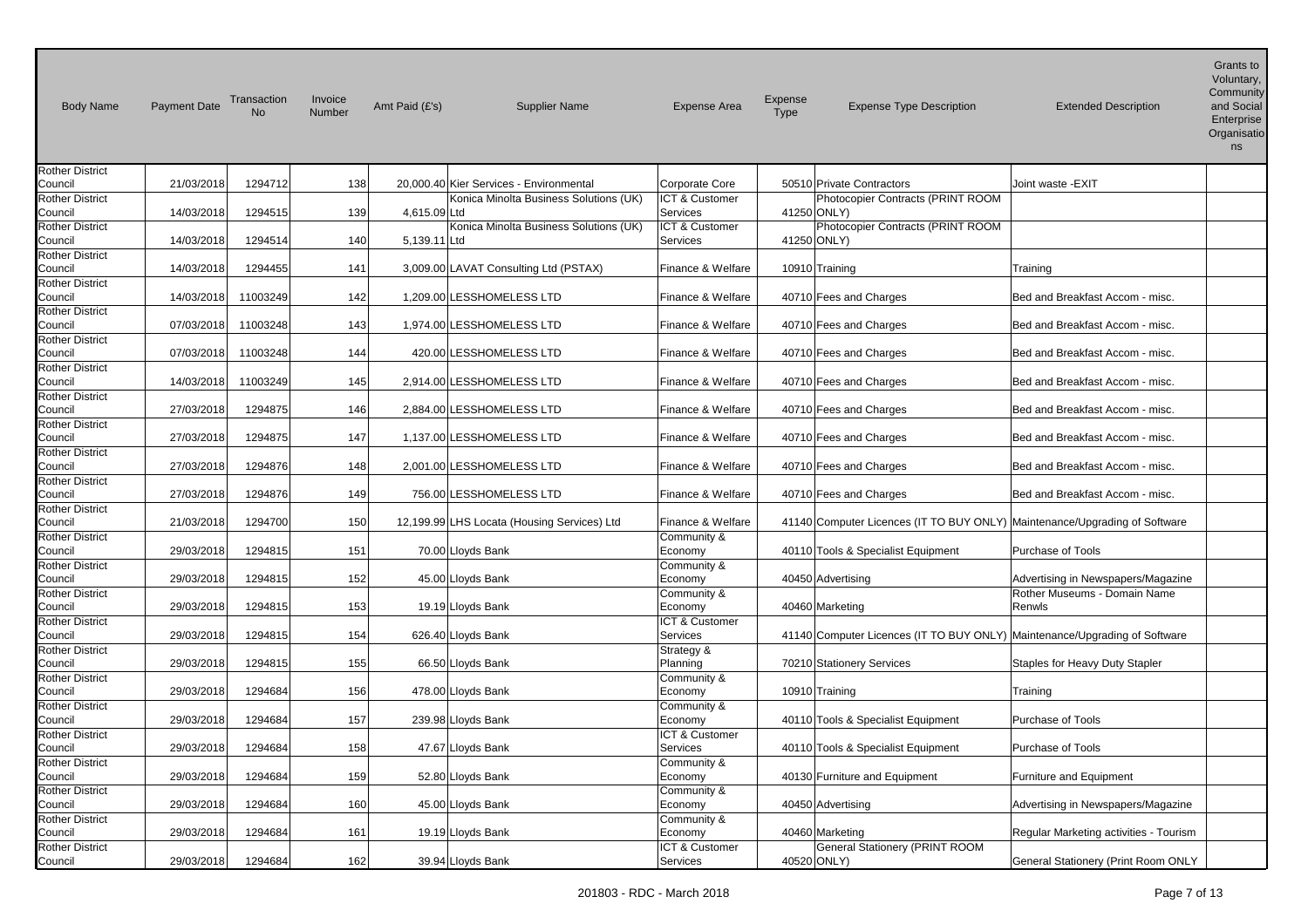| <b>Body Name</b>                  | <b>Payment Date</b> | Transaction<br><b>No</b> | Invoice<br>Number | Amt Paid (£'s) | <b>Supplier Name</b>                         | <b>Expense Area</b>               | Expense<br><b>Type</b> | <b>Expense Type Description</b>                                            | <b>Extended Description</b>                                                  | Grants to<br>Voluntary,<br>Community<br>and Social<br>Enterprise<br>Organisatio<br>ns |
|-----------------------------------|---------------------|--------------------------|-------------------|----------------|----------------------------------------------|-----------------------------------|------------------------|----------------------------------------------------------------------------|------------------------------------------------------------------------------|---------------------------------------------------------------------------------------|
| <b>Rother District</b>            |                     |                          |                   |                |                                              | ICT & Customer                    |                        | <b>General Stationery (PRINT ROOM</b>                                      |                                                                              |                                                                                       |
| Council                           | 29/03/2018          | 1294684                  | 163               |                | 143.40 Lloyds Bank                           | <b>Services</b>                   |                        | 40520 ONLY)                                                                | General Stationery (Print Room ONLY                                          |                                                                                       |
| <b>Rother District</b>            |                     |                          |                   |                |                                              | Community &                       |                        |                                                                            |                                                                              |                                                                                       |
| Council                           | 29/03/2018          | 1294684                  | 164               |                | 23.98 Lloyds Bank                            | Economy                           |                        | 41140 Computer Licences (IT TO BUY ONLY) Domain Name Renewal               |                                                                              |                                                                                       |
| <b>Rother District</b><br>Council | 29/03/2018          | 1294684                  | 165               |                | 1,434.76 Lloyds Bank                         | ICT & Customer<br><b>Services</b> |                        | 41140 Computer Licences (IT TO BUY ONLY) Maintenance/Upgrading of Software |                                                                              |                                                                                       |
| <b>Rother District</b>            |                     |                          |                   |                |                                              | ICT & Customer                    |                        |                                                                            |                                                                              |                                                                                       |
| Council                           | 29/03/2018          | 1294684                  | 166               |                | 39.45 Lloyds Bank                            | <b>Services</b>                   |                        | 41150 Computer Software (IT TO BUY ONLY) Bank Charges                      |                                                                              |                                                                                       |
| <b>Rother District</b>            |                     |                          |                   |                |                                              |                                   |                        |                                                                            |                                                                              |                                                                                       |
| Council                           | 29/03/2018          | 11003450                 | 167               |                | 810.41 Lloyds Bank                           | Finance & Welfare                 |                        | 40710 Fees and Charges                                                     | <b>Bank Charges</b>                                                          |                                                                                       |
| <b>Rother District</b>            |                     |                          |                   |                |                                              | Community &                       |                        |                                                                            |                                                                              |                                                                                       |
| Council                           | 29/03/2018          | 1294890                  | 168               |                | 378.00 Lloyds Bank                           | Economy                           |                        | 10910 Training                                                             | Training                                                                     |                                                                                       |
| <b>Rother District</b>            |                     |                          |                   |                |                                              | ICT & Customer                    |                        |                                                                            |                                                                              |                                                                                       |
| Council                           | 29/03/2018          | 1294890                  | 169               |                | 61.20 Lloyds Bank                            | <b>Services</b>                   |                        | 40130 Furniture and Equipment                                              | <b>Furniture and Equipment</b>                                               |                                                                                       |
| <b>Rother District</b>            |                     |                          |                   |                |                                              | Community &                       |                        |                                                                            |                                                                              |                                                                                       |
| Council                           | 29/03/2018          | 1294890                  | 170               |                | 135.00 Lloyds Bank                           | Economy                           |                        | 40450 Advertising                                                          | Advertising in Newspapers/Magazine                                           |                                                                                       |
| <b>Rother District</b>            |                     |                          |                   |                |                                              | Community &                       |                        |                                                                            |                                                                              |                                                                                       |
| Council                           | 29/03/2018          | 1294890                  | 171               |                | 76.75 Lloyds Bank                            | Economy                           |                        | 40460 Marketing                                                            | Regular Marketing activities - Tourism                                       |                                                                                       |
| <b>Rother District</b>            |                     |                          |                   |                |                                              | ICT & Customer                    |                        |                                                                            |                                                                              |                                                                                       |
| Council                           | 29/03/2018          | 1294890                  | 172               |                | 32.24 Lloyds Bank                            | <b>Services</b>                   |                        | 40920 Mobile Phones                                                        | Mobile Phone Purchase                                                        |                                                                                       |
| <b>Rother District</b>            |                     |                          |                   |                |                                              | ICT & Customer                    |                        |                                                                            |                                                                              |                                                                                       |
| Council                           | 29/03/2018          | 1294890                  | 173               |                | 29.99 Lloyds Bank                            | <b>Services</b>                   |                        | 41140 Computer Licences (IT TO BUY ONLY) Microsoft Office Professional     |                                                                              |                                                                                       |
| <b>Rother District</b>            |                     |                          |                   |                |                                              | Strategy &                        |                        |                                                                            |                                                                              |                                                                                       |
| Council<br><b>Rother District</b> | 14/03/2018          | 1294353                  | 174               |                | 732.00 Local World Ltd                       | Planning<br>ICT & Customer        |                        | 40470 Publicity                                                            | Planadv - Rye + Battle Observer                                              |                                                                                       |
| Council                           | 14/03/2018          | 1294257                  | 175               |                | 5,882.40 MCPC Systems (UK) Ltd               | <b>Services</b>                   |                        |                                                                            | 41140 Computer Licences (IT TO BUY ONLY) Advnce Pay Maint/Upgrading Software |                                                                                       |
| <b>Rother District</b>            |                     |                          |                   |                |                                              | Environmental                     |                        |                                                                            | EnvH- Northgate Support &                                                    |                                                                                       |
| Council                           | 14/03/2018          | 1294499                  | 176               |                | 26,400.00 Northgate Public Services (UK) Ltd | Health                            |                        | 41140 Computer Licences (IT TO BUY ONLY) Maintenance                       |                                                                              |                                                                                       |
| <b>Rother District</b>            |                     |                          |                   |                |                                              |                                   |                        |                                                                            |                                                                              |                                                                                       |
| Council                           | 14/03/2018          | 1294636                  | 177               |                | 3,635.00 Nutra Plumbing and Heating Ltd      | Finance & Welfare                 |                        | 89200 DFG Assistance                                                       | <b>Disabled Facilities Grant</b>                                             |                                                                                       |
| <b>Rother District</b>            |                     |                          |                   |                |                                              |                                   |                        |                                                                            |                                                                              |                                                                                       |
| Council                           | 27/03/2018          | 1294770                  | 178               |                | 5,107.51 Nutra Plumbing and Heating Ltd      | Finance & Welfare                 |                        | 89200 DFG Assistance                                                       | <b>Disabled Facilities Grant</b>                                             |                                                                                       |
| <b>Rother District</b>            |                     |                          |                   |                |                                              |                                   |                        |                                                                            |                                                                              |                                                                                       |
| Council                           | 27/03/2018          | 1294806                  | 179               |                | 500.00 Nutra Plumbing and Heating Ltd        | Finance & Welfare                 |                        | 89200 DFG Assistance                                                       | <b>Disabled Facilities Grant</b>                                             |                                                                                       |
| <b>Rother District</b>            |                     |                          |                   |                |                                              |                                   |                        |                                                                            |                                                                              |                                                                                       |
| Council                           | 07/03/2018          | 1294461                  | 180               |                | 1,300.00 Oakfield Property Management Ltd    | Finance & Welfare                 |                        | 40710 Fees and Charges                                                     | Rent in Advance for Homeless                                                 |                                                                                       |
| <b>Rother District</b>            |                     |                          |                   |                |                                              | Strategy &                        |                        |                                                                            |                                                                              |                                                                                       |
| Council                           | 14/03/2018          | 1294480                  | 181               |                | 1.800.00 Ocella Ltd                          | Planning                          |                        | 41110 Additional Computer Equipment                                        | <b>OCELLA Amendments/Upgrading</b>                                           |                                                                                       |
| <b>Rother District</b>            |                     |                          |                   |                |                                              | Strategy &                        |                        |                                                                            |                                                                              |                                                                                       |
| Council<br><b>Rother District</b> | 14/03/2018          | 1294481                  | 182               |                | 2,280.00 Ocella Ltd                          | Planning                          |                        | 41110 Additional Computer Equipment                                        | <b>OCELLA Amendments/Upgrading</b>                                           |                                                                                       |
| Council                           | 14/03/2018          | 1294552                  | 182               |                | 2,280.00 Ocella Ltd                          | Strategy &<br>Planning            |                        | 41110 Additional Computer Equipment                                        | <b>OCELLA Amendments/Upgrading</b>                                           |                                                                                       |
| <b>Rother District</b>            |                     |                          |                   |                |                                              | Strategy &                        |                        |                                                                            |                                                                              |                                                                                       |
| Council                           | 14/03/2018          | 1294553                  | 182               |                | 2,280.00 Ocella Ltd                          | Planning                          |                        | 41110 Additional Computer Equipment                                        | <b>OCELLA Amendments/Upgrading</b>                                           |                                                                                       |
| <b>Rother District</b>            |                     |                          |                   |                |                                              | Community &                       |                        | Premises-Repairs, Mtce,                                                    |                                                                              |                                                                                       |
| Council                           | 14/03/2018          | 1294349                  | 183               |                | 1,233.12 Owlett-Jaton                        | Economy                           |                        | 20110 Refurbishment                                                        | Parks- Purchase of Padlocks                                                  |                                                                                       |
|                                   |                     |                          |                   |                |                                              |                                   |                        |                                                                            |                                                                              |                                                                                       |
| <b>Rother District</b>            |                     |                          |                   |                |                                              | Corporate &                       |                        |                                                                            |                                                                              |                                                                                       |
| Council                           | 14/03/2018          | 1294565                  | 184               |                | 4,040.00 Pitney Bowes Purchase Power         | Human Resources                   |                        | 99010 Stock Accounts                                                       | Town Hall Franking Machine                                                   |                                                                                       |
| <b>Rother District</b>            |                     |                          |                   |                |                                              | ICT & Customer                    |                        |                                                                            |                                                                              |                                                                                       |
| Council                           | 14/03/2018          | 1294597                  | 185               |                | 648.00 ReadSpeaker Ltd                       | Services                          |                        | 41140 Computer Licences (IT TO BUY ONLY) Website Management                |                                                                              |                                                                                       |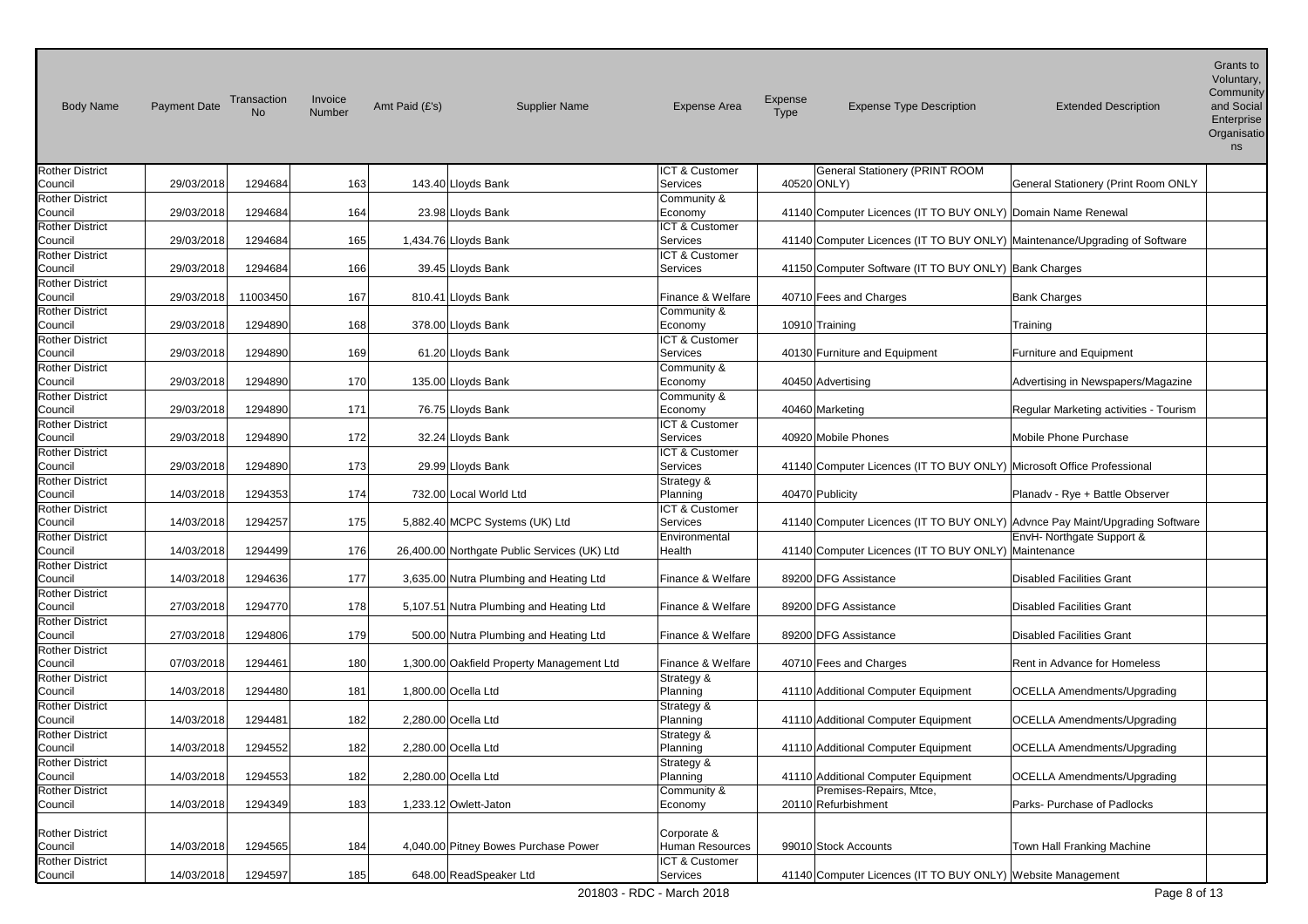| <b>Body Name</b>                                            | <b>Payment Date</b> | Transaction<br>No. | Invoice<br>Number | Amt Paid (£'s)            | <b>Supplier Name</b>                                | <b>Expense Area</b>                   | Expense<br><b>Type</b> | <b>Expense Type Description</b>  | <b>Extended Description</b>                                            | Grants to<br>Voluntary,<br>Community<br>and Social<br>Enterprise<br>Organisatio<br>ns |
|-------------------------------------------------------------|---------------------|--------------------|-------------------|---------------------------|-----------------------------------------------------|---------------------------------------|------------------------|----------------------------------|------------------------------------------------------------------------|---------------------------------------------------------------------------------------|
| <b>Rother District</b><br>Council                           | 07/03/2018          | 1294359            | 186               |                           | 1,200.00 Red Bullet Web Design Limited              | Corporate &<br><b>Human Resources</b> |                        | 50530 Other Third Party Payments | new website purchase                                                   |                                                                                       |
| <b>Rother District</b><br>Council                           | 14/03/2018          | 1294577            | 187               |                           | 1,816.56 Reed Business Information Ltd              | Corporate &<br>Human Resources        |                        | 11010 Advertising Vacancies      | <b>Advertising Vacant Post</b>                                         |                                                                                       |
| <b>Rother District</b><br>Council                           | 14/03/2018          | 1294590            | 188               | 11,640.00 Ricardo-AEA Ltd |                                                     | <b>Corporate Core</b>                 |                        | 50530 Other Third Party Payments | <b>CLIENT Joint Waste procurement Cost</b>                             |                                                                                       |
| <b>Rother District</b><br>Council                           | 14/03/2018          | 1294604            | 189               |                           | 10,500.00 Rother Voluntary Action                   | Community &<br>Economy                |                        | 50530 Other Third Party Payments | Contribution towards business<br>improvement                           | Yes                                                                                   |
| <b>Rother District</b><br>Council                           | 14/03/2018          | 1294482            | 190               | 702.00 East               | RTPI Royal Town Planning Institute South Strategy & | Planning                              |                        | 10910 Training                   | Training                                                               |                                                                                       |
| <b>Rother District</b><br>Council                           | 14/03/2018          | 1294484            | 191               |                           | 600.00 Rural Planning Ltd                           | Strategy &<br>Planning                |                        | 40710 Fees and Charges           | <b>Consultants Fees</b>                                                |                                                                                       |
| <b>Rother District</b><br>Council                           | 14/03/2018          | 11003336           | 192               |                           | 392.00 Saffron HMO Ltd                              | Finance & Welfare                     |                        | 40710 Fees and Charges           |                                                                        |                                                                                       |
| <b>Rother District</b><br>Council                           | 14/03/2018          | 11003336           | 193               |                           | 117.60 Saffron HMO Ltd                              | Finance & Welfare                     |                        | 40710 Fees and Charges           |                                                                        |                                                                                       |
| <b>Rother District</b><br>Council                           | 07/03/2018          | 11003226           | 194               |                           | 392.00 Saffron HMO Ltd                              | Finance & Welfare                     |                        | 40710 Fees and Charges           | Bed and Breakfast Accom - misc.                                        |                                                                                       |
| <b>Rother District</b><br>Council                           | 07/03/2018          | 11003226           | 195               |                           | 117.60 Saffron HMO Ltd                              | Finance & Welfare                     |                        | 40710 Fees and Charges           | Bed and Breakfast Accom - misc.                                        |                                                                                       |
| <b>Rother District</b><br>Council                           | 14/03/2018          | 11003322           | 196               |                           | 392.00 Saffron HMO Ltd                              | Finance & Welfare                     |                        | 40710 Fees and Charges           |                                                                        |                                                                                       |
| <b>Rother District</b><br>Council                           | 14/03/2018          | 11003322           | 197               |                           | 117.60 Saffron HMO Ltd                              | Finance & Welfare                     |                        | 40710 Fees and Charges           |                                                                        |                                                                                       |
| <b>Rother District</b><br>Council<br><b>Rother District</b> | 14/03/2018          | 11003365           | 198               |                           | 392.00 Saffron HMO Ltd                              | Finance & Welfare                     |                        | 40710 Fees and Charges           |                                                                        |                                                                                       |
| Council<br><b>Rother District</b>                           | 14/03/2018          | 11003365           | 199               |                           | 117.60 Saffron HMO Ltd                              | Finance & Welfare                     |                        | 40710 Fees and Charges           |                                                                        |                                                                                       |
| Council<br><b>Rother District</b>                           | 14/03/2018          | 11003400           | 200               |                           | 392.00 Saffron HMO Ltd                              | Finance & Welfare                     |                        | 40710 Fees and Charges           |                                                                        |                                                                                       |
| Council<br><b>Rother District</b>                           | 14/03/2018          | 11003400           | 201               |                           | 117.60 Saffron HMO Ltd                              | Finance & Welfare                     |                        | 40710 Fees and Charges           |                                                                        |                                                                                       |
| Council<br><b>Rother District</b>                           | 21/03/2018          | 1294683            | 201               |                           | 117.60 Saffron HMO Ltd                              | Finance & Welfare                     |                        | 40710 Fees and Charges           | Bed and Breakfast Accom - misc.<br>The Lynwood Hote (BNk Jevington)I - |                                                                                       |
| Council<br><b>Rother District</b>                           | 21/03/2018          | 1294683            | 202               |                           | 392.00 Saffron HMO Ltd                              | Finance & Welfare<br>Community &      |                        | 40710 Fees and Charges           | No Vat on 80%<br>Service Charge-Security Bexhill Retail                |                                                                                       |
| Council<br><b>Rother District</b>                           | 14/03/2018          | 1294570            | 203               |                           | 7,219.03 Savills (UK) Ltd                           | Economy<br>Community &                |                        | 40710 Fees and Charges           | Park                                                                   |                                                                                       |
| Council<br><b>Rother District</b>                           | 07/03/2018          | 1294401            | 204               |                           | 734.99 Scottish Water Business Stream Limited       | Economy<br>Community &                |                        | 20510 Premises-Sewerage          | Sewage Charges                                                         |                                                                                       |
| Council<br><b>Rother District</b>                           | 14/03/2018          | 1294538            | 205               |                           | 717.01 Scottish Water Business Stream Limited       | Economy<br>Community &                |                        | 20510 Premises-Sewerage          | Sewage Charges                                                         |                                                                                       |
| Council<br><b>Rother District</b>                           | 21/03/2018          | 1294662            | 206               |                           | 295.28 Scottish Water Business Stream Limited       | Economy<br>Community &                |                        | 20410 Premises-Water             | Water Charges                                                          |                                                                                       |
| Council<br><b>Rother District</b>                           | 21/03/2018          | 1294662            | 207               |                           | 115.71 Scottish Water Business Stream Limited       | Economy<br>Community &                |                        | 20410 Premises-Water             | <b>Water Charges</b>                                                   |                                                                                       |
| Council                                                     | 21/03/2018          | 1294662            | 208               |                           | 550.50 Scottish Water Business Stream Limited       | Economy                               |                        | 20510 Premises-Sewerage          | Sewage Charges                                                         |                                                                                       |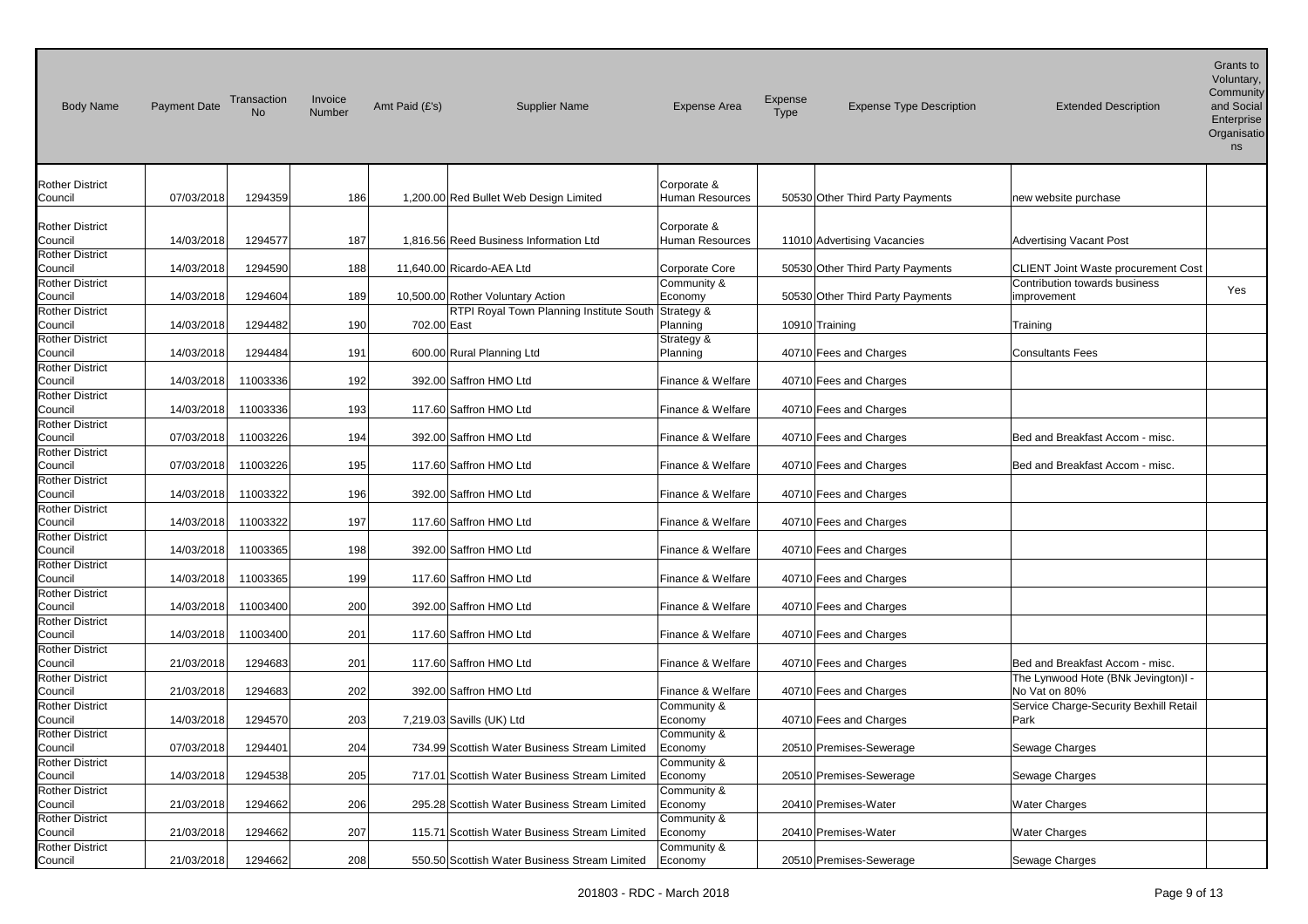| <b>Body Name</b>                  | <b>Payment Date</b> | Transaction<br>No | Invoice<br>Number | Amt Paid (£'s) | <b>Supplier Name</b>                          | <b>Expense Area</b>    | Expense<br><b>Type</b> | <b>Expense Type Description</b>      | <b>Extended Description</b> | Grants to<br>Voluntary,<br>Community<br>and Social<br>Enterprise<br>Organisatio<br>ns |
|-----------------------------------|---------------------|-------------------|-------------------|----------------|-----------------------------------------------|------------------------|------------------------|--------------------------------------|-----------------------------|---------------------------------------------------------------------------------------|
| <b>Rother District</b>            |                     |                   |                   |                |                                               | Community &            |                        |                                      |                             |                                                                                       |
| Council                           | 21/03/2018          | 1294662           | 209               |                | 200.84 Scottish Water Business Stream Limited | Economy                |                        | 20510 Premises-Sewerage              | Sewage Charges              |                                                                                       |
| <b>Rother District</b>            | 27/03/2018          | 1294762           |                   |                | 348.12 Scottish Water Business Stream Limited | Community &            |                        | 20410 Premises-Water                 |                             |                                                                                       |
| Council<br><b>Rother District</b> |                     |                   | 210               |                |                                               | Economy<br>Community & |                        |                                      | Water Charges               |                                                                                       |
| Council                           | 27/03/2018          | 1294762           | 211               |                | 556.84 Scottish Water Business Stream Limited | Economy                |                        | 20510 Premises-Sewerage              | Sewage Charges              |                                                                                       |
| <b>Rother District</b>            |                     |                   |                   |                |                                               | ICT & Customer         |                        |                                      |                             |                                                                                       |
| Council                           | 14/03/2018          | 1294417           | 212               |                | 1,194.00 Socitm Ltd                           | Services               |                        | 40750 Subscriptions to Organisations | Parks- Subscriptions        |                                                                                       |
| <b>Rother District</b>            |                     |                   |                   |                |                                               |                        |                        |                                      |                             |                                                                                       |
| Council                           | 14/03/2018          | 11003288          | 213               |                | 392.00 Solutions Accommodation Providers Ltd  | Finance & Welfare      |                        | 40710 Fees and Charges               |                             |                                                                                       |
| <b>Rother District</b>            |                     |                   |                   |                |                                               |                        |                        |                                      |                             |                                                                                       |
| Council                           | 14/03/2018          | 11003288          | 214               |                | 117.60 Solutions Accommodation Providers Ltd  | Finance & Welfare      |                        | 40710 Fees and Charges               |                             |                                                                                       |
| <b>Rother District</b>            |                     |                   |                   |                |                                               |                        |                        |                                      |                             |                                                                                       |
| Council                           | 14/03/2018          | 11003291          | 215               |                | 392.00 Solutions Accommodation Providers Ltd  | Finance & Welfare      |                        | 40710 Fees and Charges               |                             |                                                                                       |
| <b>Rother District</b><br>Council | 14/03/2018          | 11003291          | 216               |                | 117.60 Solutions Accommodation Providers Ltd  | Finance & Welfare      |                        | 40710 Fees and Charges               |                             |                                                                                       |
| <b>Rother District</b>            |                     |                   |                   |                |                                               |                        |                        |                                      |                             |                                                                                       |
| Council                           | 14/03/2018          | 11003293          | 217               |                | 504.00 Solutions Accommodation Providers Ltd  | Finance & Welfare      |                        | 40710 Fees and Charges               |                             |                                                                                       |
| <b>Rother District</b>            |                     |                   |                   |                |                                               |                        |                        |                                      |                             |                                                                                       |
| Council                           | 14/03/2018          | 11003406          | 218               |                | 392.00 Solutions Accommodation Providers Ltd  | Finance & Welfare      |                        | 40710 Fees and Charges               |                             |                                                                                       |
| <b>Rother District</b>            |                     |                   |                   |                |                                               |                        |                        |                                      |                             |                                                                                       |
| Council                           | 14/03/2018          | 11003406          | 219               |                | 117.60 Solutions Accommodation Providers Ltd  | Finance & Welfare      |                        | 40710 Fees and Charges               |                             |                                                                                       |
| <b>Rother District</b>            |                     |                   |                   |                |                                               |                        |                        |                                      |                             |                                                                                       |
| Council<br><b>Rother District</b> | 14/03/2018          | 11003407          | 220               |                | 392.00 Solutions Accommodation Providers Ltd  | Finance & Welfare      |                        | 40710 Fees and Charges               |                             |                                                                                       |
| Council                           | 14/03/2018          | 11003407          | 221               |                | 117.60 Solutions Accommodation Providers Ltd  | Finance & Welfare      |                        | 40710 Fees and Charges               |                             |                                                                                       |
| <b>Rother District</b>            |                     |                   |                   |                |                                               |                        |                        |                                      |                             |                                                                                       |
| Council                           | 14/03/2018          | 11003408          | 222               |                | 504.00 Solutions Accommodation Providers Ltd  | Finance & Welfare      |                        | 40710 Fees and Charges               |                             |                                                                                       |
| <b>Rother District</b>            |                     |                   |                   |                |                                               |                        |                        |                                      |                             |                                                                                       |
| Council                           | 21/03/2018          | 11003466          | 223               |                | 392.00 Solutions Accommodation Providers Ltd  | Finance & Welfare      |                        | 40710 Fees and Charges               |                             |                                                                                       |
| <b>Rother District</b>            |                     |                   |                   |                |                                               |                        |                        |                                      |                             |                                                                                       |
| Council                           | 21/03/2018          | 11003466          | 224               |                | 117.60 Solutions Accommodation Providers Ltd  | Finance & Welfare      |                        | 40710 Fees and Charges               |                             |                                                                                       |
| <b>Rother District</b>            |                     |                   | 225               |                |                                               |                        |                        |                                      |                             |                                                                                       |
| Council<br><b>Rother District</b> | 21/03/2018          | 11003467          |                   |                | 392.00 Solutions Accommodation Providers Ltd  | Finance & Welfare      |                        | 40710 Fees and Charges               |                             |                                                                                       |
| Council                           | 21/03/2018          | 11003467          | 226               |                | 117.60 Solutions Accommodation Providers Ltd  | Finance & Welfare      |                        | 40710 Fees and Charges               |                             |                                                                                       |
| <b>Rother District</b>            |                     |                   |                   |                |                                               |                        |                        |                                      |                             |                                                                                       |
| Council                           | 21/03/2018          | 11003468          | 227               |                | 504.00 Solutions Accommodation Providers Ltd  | Finance & Welfare      |                        | 40710 Fees and Charges               |                             |                                                                                       |
| <b>Rother District</b>            |                     |                   |                   |                |                                               | Community &            |                        |                                      |                             |                                                                                       |
| Council                           | 14/03/2018          | 1294551           | 228               |                | 616.75 South East Water Ltd                   | Economy                |                        | 20410 Premises-Water                 | <b>Water Charges</b>        |                                                                                       |
| <b>Rother District</b>            |                     |                   |                   |                |                                               |                        |                        |                                      |                             |                                                                                       |
| Council                           | 07/03/2018          | 11003257          | 229               |                | 525.00 Specialist Care UK Group Ltd           | Finance & Welfare      |                        | 40710 Fees and Charges               |                             |                                                                                       |
| <b>Rother District</b>            |                     |                   |                   |                |                                               |                        |                        |                                      |                             |                                                                                       |
| Council<br><b>Rother District</b> | 14/03/2018          | 11003350          | 230               |                | 863.52 Specialist Care UK Group Ltd           | Finance & Welfare      |                        | 40710 Fees and Charges               |                             |                                                                                       |
| Council                           | 14/03/2018          | 11003266          | 231               |                | 780.00 Specialist Care UK Group Ltd           | Finance & Welfare      |                        | 40710 Fees and Charges               |                             |                                                                                       |
| <b>Rother District</b>            |                     |                   |                   |                |                                               |                        |                        |                                      |                             |                                                                                       |
| Council                           | 14/03/2018          | 11003420          | 232               |                | 535.68 Specialist Care UK Group Ltd           | Finance & Welfare      |                        | 40710 Fees and Charges               |                             |                                                                                       |
| <b>Rother District</b>            |                     |                   |                   |                |                                               |                        |                        |                                      |                             |                                                                                       |
| Council                           | 21/03/2018          | 11003487          | 233               |                | 1,410.00 Specialist Care UK Group Ltd         | Finance & Welfare      |                        | 40710 Fees and Charges               |                             |                                                                                       |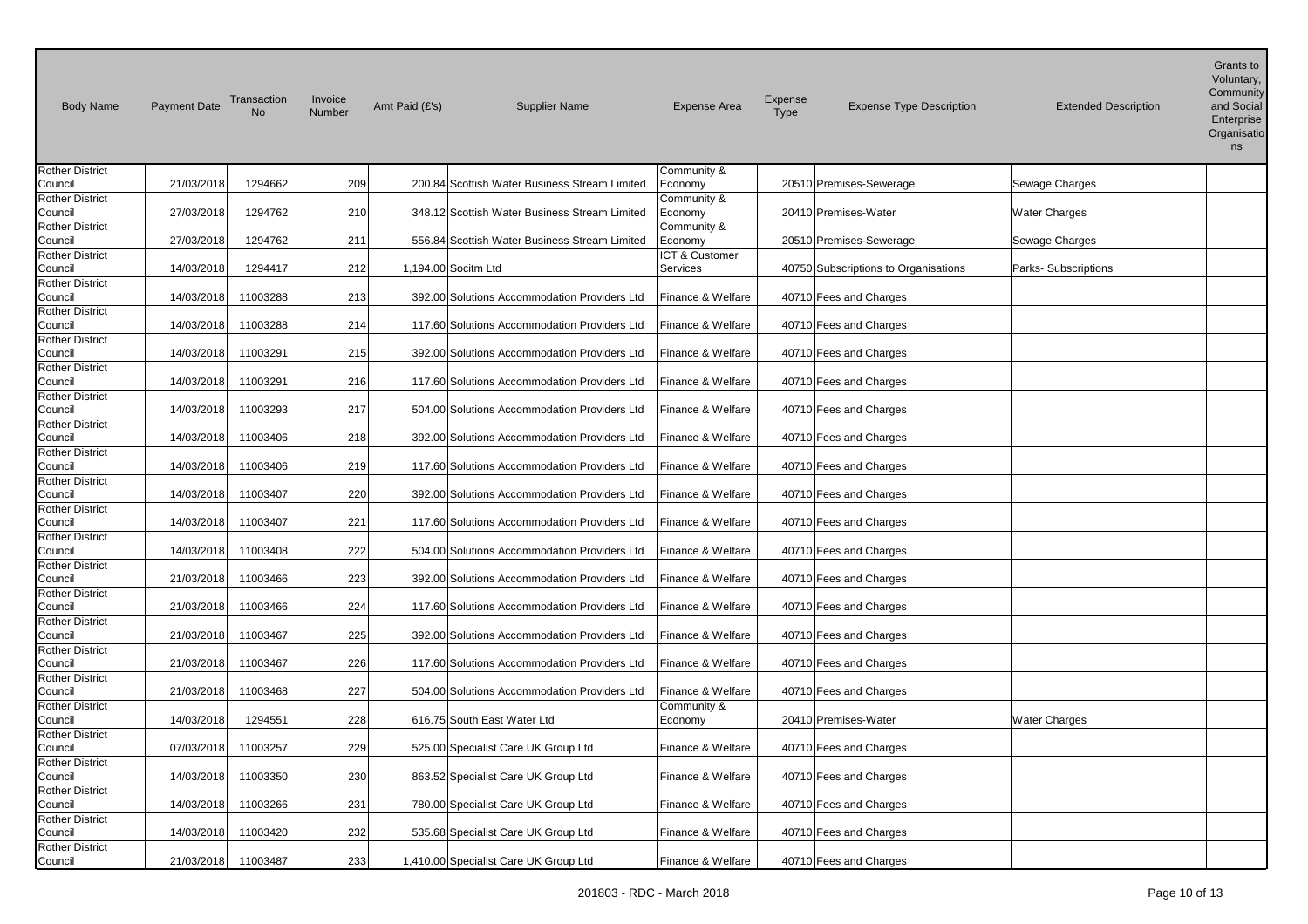| <b>Body Name</b>                  | <b>Payment Date</b> | Transaction<br><b>No</b> | Invoice<br>Number | Amt Paid (£'s)<br><b>Supplier Name</b>                          | <b>Expense Area</b>    | Expense<br><b>Expense Type Description</b><br><b>Type</b> | <b>Extended Description</b>                | Grants to<br>Voluntary,<br>Community<br>and Social<br>Enterprise<br>Organisatio<br>ns |
|-----------------------------------|---------------------|--------------------------|-------------------|-----------------------------------------------------------------|------------------------|-----------------------------------------------------------|--------------------------------------------|---------------------------------------------------------------------------------------|
| <b>Rother District</b>            |                     |                          |                   |                                                                 | Community &            |                                                           |                                            |                                                                                       |
| Council                           | 14/03/2018          | 1294263                  | 234               | 18,988.20 Specialist Hygiene Services Ltd                       | Economy                | 20810 Premises-Cleaning Contractor                        | Public Conveniences Cleaning Servic        |                                                                                       |
| <b>Rother District</b>            |                     |                          |                   |                                                                 | Community &            |                                                           |                                            |                                                                                       |
| Council                           | 27/03/2018          | 1294788                  | 234               | 18,988.20 Specialist Hygiene Services Ltd                       | Economy                | 20810 Premises-Cleaning Contractor                        | Public Conveniences Cleaning Servic        |                                                                                       |
| <b>Rother District</b><br>Council | 21/03/2018          | 1294673                  | 235               | 6,497.16 Specialist Hygiene Services Ltd                        | Community &<br>Economy | 20810 Premises-Cleaning Contractor                        | <b>Public Conveniences Cleaning Servic</b> |                                                                                       |
| <b>Rother District</b>            |                     |                          |                   |                                                                 | Community &            | Premises-Repairs, Mtce,                                   |                                            |                                                                                       |
| Council                           | 07/03/2018          | 1294104                  | 236               | 887.00 Stannah Lift Services Ltd                                | Economy                | 20110 Refurbishment                                       | Specified Repairs and Works listed         |                                                                                       |
| <b>Rother District</b>            |                     |                          |                   |                                                                 |                        |                                                           |                                            |                                                                                       |
| Council                           | 07/03/2018          | 1294369                  | 237               | 1,668.00 System Cell Ltd                                        | Finance & Welfare      | 40410 Printing (Non Print Room)                           | Printing (Not from RDC Print Room)         |                                                                                       |
| <b>Rother District</b>            |                     |                          |                   |                                                                 |                        |                                                           |                                            |                                                                                       |
| Council                           | 27/03/2018          | 1294801                  | 238               | 3,500.00 The Build Works                                        | Finance & Welfare      | 89200 DFG Assistance                                      | <b>Disabled Facilities Grant</b>           |                                                                                       |
| <b>Rother District</b>            |                     |                          |                   |                                                                 |                        |                                                           |                                            |                                                                                       |
| Council                           | 27/03/2018          | 1294802                  | 239               | 4,000.00 The Build Works                                        | Finance & Welfare      | 89200 DFG Assistance                                      | <b>Disabled Facilities Grant</b>           |                                                                                       |
| <b>Rother District</b>            |                     |                          |                   |                                                                 | Community &            |                                                           |                                            |                                                                                       |
| Council                           | 14/03/2018          | 1294423                  | 240               | 649.99 Trade UK Account (Screwfix)                              | Economy                | 40110 Tools & Specialist Equipment                        | <b>Purchase of Tools</b>                   |                                                                                       |
| <b>Rother District</b>            |                     |                          |                   |                                                                 |                        |                                                           |                                            |                                                                                       |
| Council                           | 07/03/2018          | 1294387                  | 241               | 1,996.45 Virtual Mail Room Ltd                                  | Finance & Welfare      | 40810 Postages                                            | Postages - Virtual Mail Room               |                                                                                       |
| <b>Rother District</b>            |                     |                          |                   |                                                                 |                        |                                                           |                                            |                                                                                       |
| Council                           | 07/03/2018          | 1294387                  | 241               | 1.996.45 Virtual Mail Room Ltd                                  | Finance & Welfare      | 40810 Postages                                            | Postages - Virtual Mail Room               |                                                                                       |
| <b>Rother District</b>            |                     |                          |                   |                                                                 |                        |                                                           |                                            |                                                                                       |
| Council                           | 14/03/2018          | 1294511                  | 242               | 14.256.00 Virtual Mail Room Ltd                                 | Finance & Welfare      | 40810 Postages                                            | Postages - Virtual Mail Room               |                                                                                       |
| <b>Rother District</b>            |                     |                          |                   |                                                                 | Community &            | Premises-Repairs, Mtce,                                   |                                            |                                                                                       |
| Council                           | 14/03/2018          | 1294249                  | 243               | 23,160.00 W J Groundwater Ltd                                   | Economy                | 20110 Refurbishment                                       | Fairlight Compressor Maintenance           |                                                                                       |
| <b>Rother District</b>            | 21/03/2018          | 1294713                  | 244               | 19,958.40 WYG Environment Planning Transport Ltd Corporate Core |                        | 42000 Partnership Projects                                | <b>CLIENT Joint Waste Cost</b>             |                                                                                       |
| Council<br><b>Rother District</b> |                     |                          |                   |                                                                 |                        |                                                           |                                            |                                                                                       |
| Council                           | 29/03/2018          | 11003431                 | 245               | 663.00 Her Majestys Court Service                               | Finance & Welfare      | 40710 Fees and Charges                                    | <b>Court Costs/Fees</b>                    |                                                                                       |
| <b>Rother District</b>            |                     |                          |                   |                                                                 | Strategy &             |                                                           |                                            |                                                                                       |
| Council                           | 27/03/2018          | 1294835                  | 246               | 3,402.77 Valuation Office Agency                                | Planning               | 40710 Fees and Charges                                    | <b>Valuation Services</b>                  |                                                                                       |
| <b>Rother District</b>            |                     |                          |                   |                                                                 | Strategy &             |                                                           |                                            |                                                                                       |
| Council                           | 27/03/2018          | 1294869                  | 247               | 6,243.60 Valuation Office Agency                                | Planning               | 40710 Fees and Charges                                    | <b>Valuation Services</b>                  |                                                                                       |
|                                   |                     |                          |                   |                                                                 |                        |                                                           |                                            |                                                                                       |
| <b>Rother District</b>            |                     |                          |                   |                                                                 | Corporate &            | Premises-Repairs, Mtce,                                   |                                            |                                                                                       |
| Council                           | 14/03/2018          | 1294522                  | 248               | 577.30 Booker and Best Ltd                                      | Human Resources        | 20110 Refurbishment                                       | <b>Heating Maintenance</b>                 |                                                                                       |
| <b>Rother District</b>            |                     |                          |                   |                                                                 | Community &            | Premises-Repairs, Mtce,                                   |                                            |                                                                                       |
| Council                           | 21/03/2018          | 1294742                  | 249               | 8,939.52 Booker and Best Ltd                                    | Economy                | 20110 Refurbishment                                       | <b>Heating Maintenance</b>                 |                                                                                       |
| <b>Rother District</b>            |                     |                          |                   | Calbeck Developments Ltd T/A Clarke                             | Community &            | Premises-Repairs, Mtce,                                   |                                            |                                                                                       |
| Council                           | 07/03/2018          | 1294456                  | 250               | 12,110.40 and Baker Surfacing                                   | Economy                | 20110 Refurbishment                                       | <b>Resurfacing Works</b>                   |                                                                                       |
|                                   |                     |                          |                   |                                                                 |                        |                                                           |                                            |                                                                                       |
| <b>Rother District</b>            |                     |                          |                   |                                                                 | Corporate &            | Premises-Repairs, Mtce,                                   |                                            |                                                                                       |
| Council                           | 14/03/2018          | 1294494                  | 251               | 1,176.00 Colin A May                                            | Human Resources        | 20110 Refurbishment                                       | Specified Repairs and Works listed         |                                                                                       |
| <b>Rother District</b>            |                     |                          |                   |                                                                 | Community &            | Premises-Repairs, Mtce,                                   |                                            |                                                                                       |
| Council                           | 14/03/2018          | 1294572                  | 252               | 1,500.00 Colin A May                                            | Economy                | 20110 Refurbishment                                       | Repairs - Painting Works                   |                                                                                       |
| <b>Rother District</b><br>Council | 27/03/2018          | 1294808                  | 253               | 1,176.00 Colin A May                                            | Community &<br>Economy | Premises-Repairs, Mtce,<br>20110 Refurbishment            | Specified Repairs and Works listed         |                                                                                       |
|                                   |                     |                          |                   |                                                                 |                        |                                                           |                                            |                                                                                       |
| <b>Rother District</b>            |                     |                          |                   |                                                                 | Corporate &            | Premises-Repairs, Mtce,                                   |                                            |                                                                                       |
| Council                           | 27/03/2018          | 1294810                  | 254               | 2,112.00 Colin A May                                            | Human Resources        | 20110 Refurbishment                                       | Repairs - Painting Works                   |                                                                                       |
| <b>Rother District</b>            |                     |                          |                   |                                                                 | Community &            | Premises-Repairs, Mtce,                                   |                                            |                                                                                       |
| Council                           | 14/03/2018          | 1294255                  | 255               | 29,001.32 Hailsham Roadway Construction Ltd                     | Economy                | 20110 Refurbishment                                       | <b>Resurfacing Works</b>                   |                                                                                       |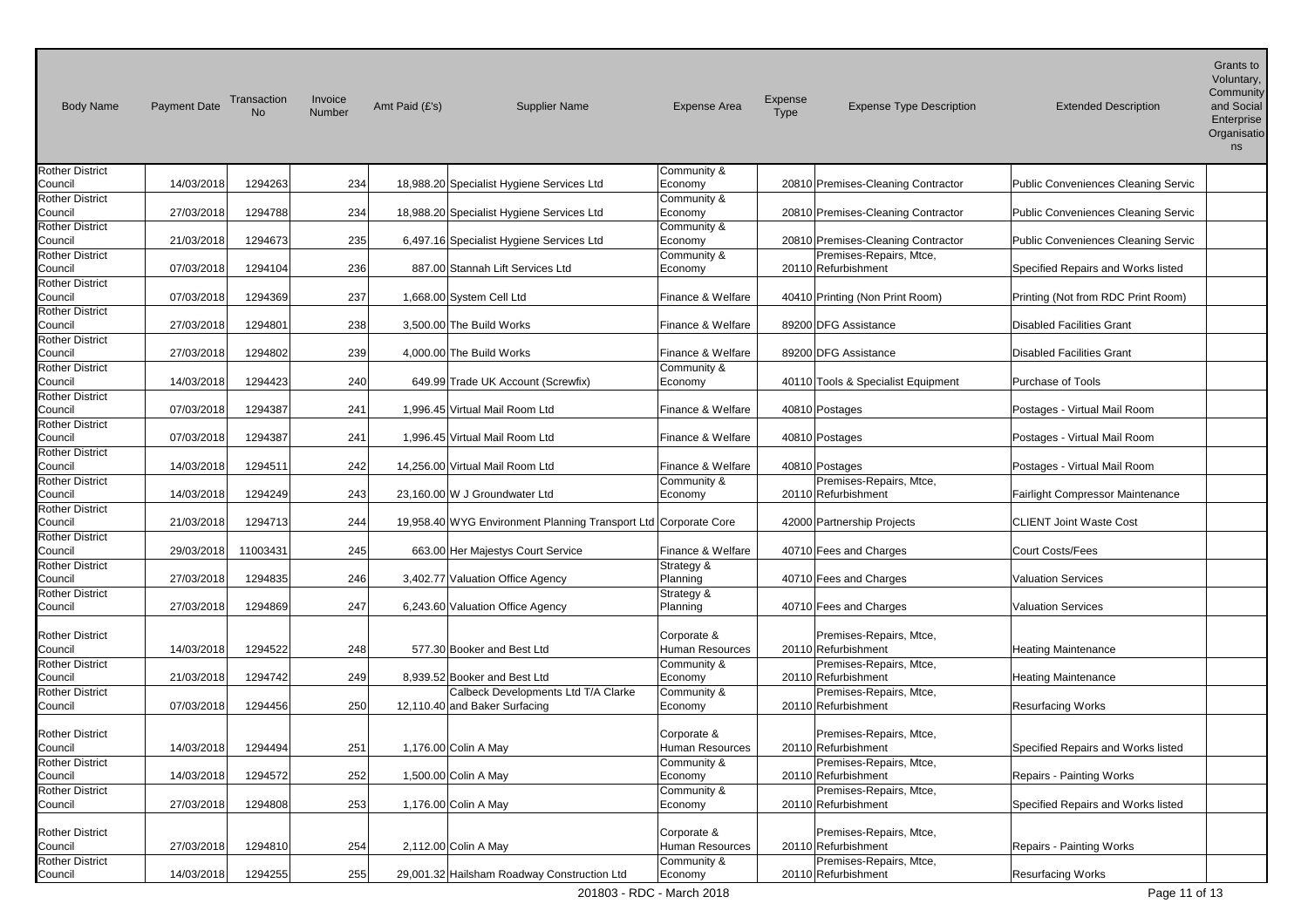| <b>Body Name</b>                  | Payment Date | Transaction<br><b>No</b> | Invoice<br>Number | Amt Paid (£'s) | <b>Supplier Name</b>                                                                        | <b>Expense Area</b>                   | Expense<br><b>Type</b> | <b>Expense Type Description</b>                | <b>Extended Description</b>          | Grants to<br>Voluntary,<br>Community<br>and Social<br>Enterprise<br>Organisatio<br>ns |
|-----------------------------------|--------------|--------------------------|-------------------|----------------|---------------------------------------------------------------------------------------------|---------------------------------------|------------------------|------------------------------------------------|--------------------------------------|---------------------------------------------------------------------------------------|
| <b>Rother District</b>            |              |                          |                   |                |                                                                                             | Community &                           |                        | Premises-Repairs, Mtce,                        |                                      |                                                                                       |
| Council                           | 27/03/2018   | 1294765                  | 256               |                | 0.01 J H Payne and Sons Ltd                                                                 | Economy                               |                        | 20110 Refurbishment                            | colonnade water proofing and repairs |                                                                                       |
| <b>Rother District</b><br>Council | 27/03/2018   | 1294765                  | 257               |                | 8,599.86 J H Payne and Sons Ltd                                                             | Community &<br>Economy                |                        | Premises-Repairs, Mtce,<br>20110 Refurbishment | Specified Repairs and Works listed   |                                                                                       |
| <b>Rother District</b>            |              |                          |                   |                |                                                                                             | Strategy &                            |                        |                                                |                                      |                                                                                       |
| Council                           | 27/03/2018   | 1294790                  | 258               |                | 6,000.00 East Sussex County Council                                                         | Planning                              |                        | 40710 Fees and Charges                         | Plan-High Speed Rail Services        |                                                                                       |
| <b>Rother District</b>            |              |                          |                   |                |                                                                                             |                                       |                        |                                                |                                      |                                                                                       |
| Council                           | 14/03/2018   | 11003419                 | 259               |                | -1,080.00 East Sussex County Council                                                        | Corporate Core                        |                        | 40710 Fees and Charges                         |                                      |                                                                                       |
| <b>Rother District</b>            |              |                          |                   |                |                                                                                             | Community &                           |                        |                                                |                                      |                                                                                       |
| Council                           | 07/03/2018   | 1294326                  | 260               |                | 4,921.99 East Sussex County Council                                                         | Economy                               |                        | 40710 Fees and Charges                         | Filming at Camber-ESCC Share of Inc  |                                                                                       |
| <b>Rother District</b>            |              |                          |                   |                |                                                                                             |                                       |                        |                                                |                                      |                                                                                       |
| Council<br><b>Rother District</b> | 14/03/2018   | 1294509                  | 261               |                | 4,320.00 East Sussex County Council                                                         | Corporate Core<br>ICT & Customer      |                        | 40710 Fees and Charges                         | Communications - Officer costs       |                                                                                       |
| Council                           | 21/03/2018   | 1294670                  | 262               |                | 2,300.00 East Sussex County Council                                                         | <b>Services</b>                       |                        | 20610 Premises-Rents                           | Rent - Rye CHP                       |                                                                                       |
|                                   |              |                          |                   |                |                                                                                             |                                       |                        |                                                |                                      |                                                                                       |
| <b>Rother District</b><br>Council | 21/03/2018   | 1294667                  | 263               |                | 1,371.60 East Sussex County Council                                                         | Corporate &<br><b>Human Resources</b> |                        | 40830 County Courier Service                   | <b>County Courier Service</b>        |                                                                                       |
| <b>Rother District</b>            |              |                          |                   |                |                                                                                             | Community &                           |                        |                                                |                                      |                                                                                       |
| Council                           | 21/03/2018   | 1294717                  | 264               |                | 1,000.00 Hastings Borough Council                                                           | Economy                               |                        | 40460 Marketing                                | <b>Marketing Projects</b>            |                                                                                       |
| <b>Rother District</b><br>Council | 29/03/2018   | 1294820                  | 265               |                | Laser Energy Buying Group (Kent County Corporate &<br>1,098.01 Council Commercial Services) | <b>Human Resources</b>                |                        | 20310 Premises-Gas                             | Gas Charges 20% VAT Rate             |                                                                                       |
| <b>Rother District</b><br>Council | 29/03/2018   | 1294820                  | 266               |                | Laser Energy Buying Group (Kent County Corporate &<br>868.61 Council Commercial Services)   | <b>Human Resources</b>                |                        | 20310 Premises-Gas                             | Gas Charges 20% VAT Rate             |                                                                                       |
| <b>Rother District</b><br>Council | 29/03/2018   | 1294820                  | 267               |                | Laser Energy Buying Group (Kent County   Corporate &<br>145.20 Council Commercial Services) | Human Resources                       |                        | 20310 Premises-Gas                             | Gas Charges 20% VAT Rate             |                                                                                       |
| <b>Rother District</b>            |              |                          | 268               |                | Laser Energy Buying Group (Kent County                                                      | Community &                           |                        |                                                |                                      |                                                                                       |
| Council<br><b>Rother District</b> | 29/03/2018   | 1294820                  |                   |                | 107.31 Council Commercial Services)<br>Laser Energy Buying Group (Kent County Community &   | Economy                               |                        | 20310 Premises-Gas                             | Gas Charges 5% VAT Rate              |                                                                                       |
| Council                           | 29/03/2018   | 1294823                  | 269               |                | 1,880.70 Council Commercial Services)                                                       | Economy                               |                        | 20210 Premises-Electricity                     | Electricity Charges 20% VAT Rate     |                                                                                       |
| <b>Rother District</b>            |              |                          |                   |                | Laser Energy Buying Group (Kent County Community &                                          |                                       |                        |                                                |                                      |                                                                                       |
| Council                           | 29/03/2018   | 1294823                  | 270               |                | 98.62 Council Commercial Services)                                                          | Economy                               |                        | 20210 Premises-Electricity                     | Electricity Charges 5% VAT Rate      |                                                                                       |
| <b>Rother District</b>            |              |                          |                   |                | Laser Energy Buying Group (Kent County                                                      | Community &                           |                        |                                                |                                      |                                                                                       |
| Council                           | 29/03/2018   | 1294823                  | 271               |                | 64.12 Council Commercial Services)                                                          | Economy                               |                        | 20210 Premises-Electricity                     | Electricity Charges 20% VAT Rate     |                                                                                       |
| <b>Rother District</b>            |              |                          |                   |                | Laser Energy Buying Group (Kent County                                                      | Community &                           |                        |                                                |                                      |                                                                                       |
| Council                           | 29/03/2018   | 1294823                  | 272               |                | 438.02 Council Commercial Services)                                                         | Economy                               |                        | 20210 Premises-Electricity                     | Electricity Charges 20% VAT Rate     |                                                                                       |
| <b>Rother District</b><br>Council | 29/03/2018   | 1294823                  | 273               |                | Laser Energy Buying Group (Kent County<br>17.49 Council Commercial Services)                | Community &<br>Economy                |                        | 20210 Premises-Electricity                     | Electricity Charges 5% VAT Rate      |                                                                                       |
| <b>Rother District</b>            |              |                          |                   |                | Laser Energy Buying Group (Kent County Community &                                          |                                       |                        |                                                |                                      |                                                                                       |
| Council                           | 29/03/2018   | 1294823                  | 274               |                | 192.35 Council Commercial Services)                                                         | Economy                               |                        | 20210 Premises-Electricity                     | Electricity Charges 20% VAT Rate     |                                                                                       |
| <b>Rother District</b><br>Council | 29/03/2018   | 1294823                  | 275               |                | Laser Energy Buying Group (Kent County Corporate &<br>4,456.75 Council Commercial Services) | <b>Human Resources</b>                |                        | 20210 Premises-Electricity                     | Electricity Charges 20% VAT Rate     |                                                                                       |
|                                   |              |                          |                   |                |                                                                                             |                                       |                        |                                                |                                      |                                                                                       |
| <b>Rother District</b><br>Council | 29/03/2018   | 1294823                  | 276               |                | Laser Energy Buying Group (Kent County Corporate &<br>1,334.33 Council Commercial Services) | Human Resources                       |                        | 20210 Premises-Electricity                     | Electricity Charges 20% VAT Rate     |                                                                                       |
| <b>Rother District</b><br>Council | 29/03/2018   | 1294823                  | 277               |                | Laser Energy Buying Group (Kent County Community &<br>2,473.85 Council Commercial Services) | Economy                               |                        | 20210 Premises-Electricity                     | Electricity Charges 20% VAT Rate     |                                                                                       |